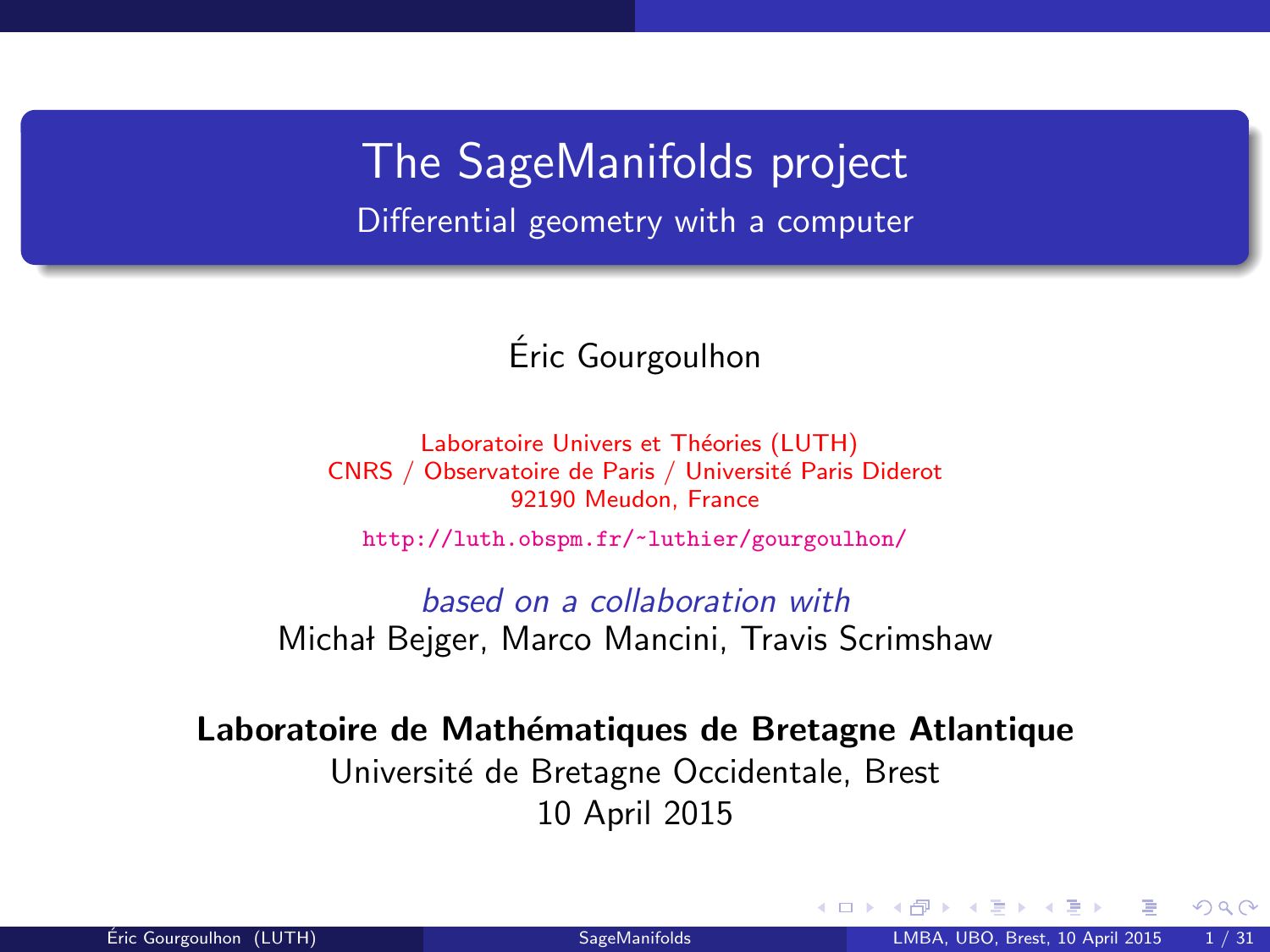<sup>1</sup> [Differential geometry and tensor calculus on a computer](#page-2-0)

- <sup>2</sup> [The SageManifolds project](#page-17-0)
	- 3 [A concrete example:](#page-38-0)  $\mathbb{S}^2$
- 4 [Conclusion and perspectives](#page-40-0)

 $298$ 

4 0 8 4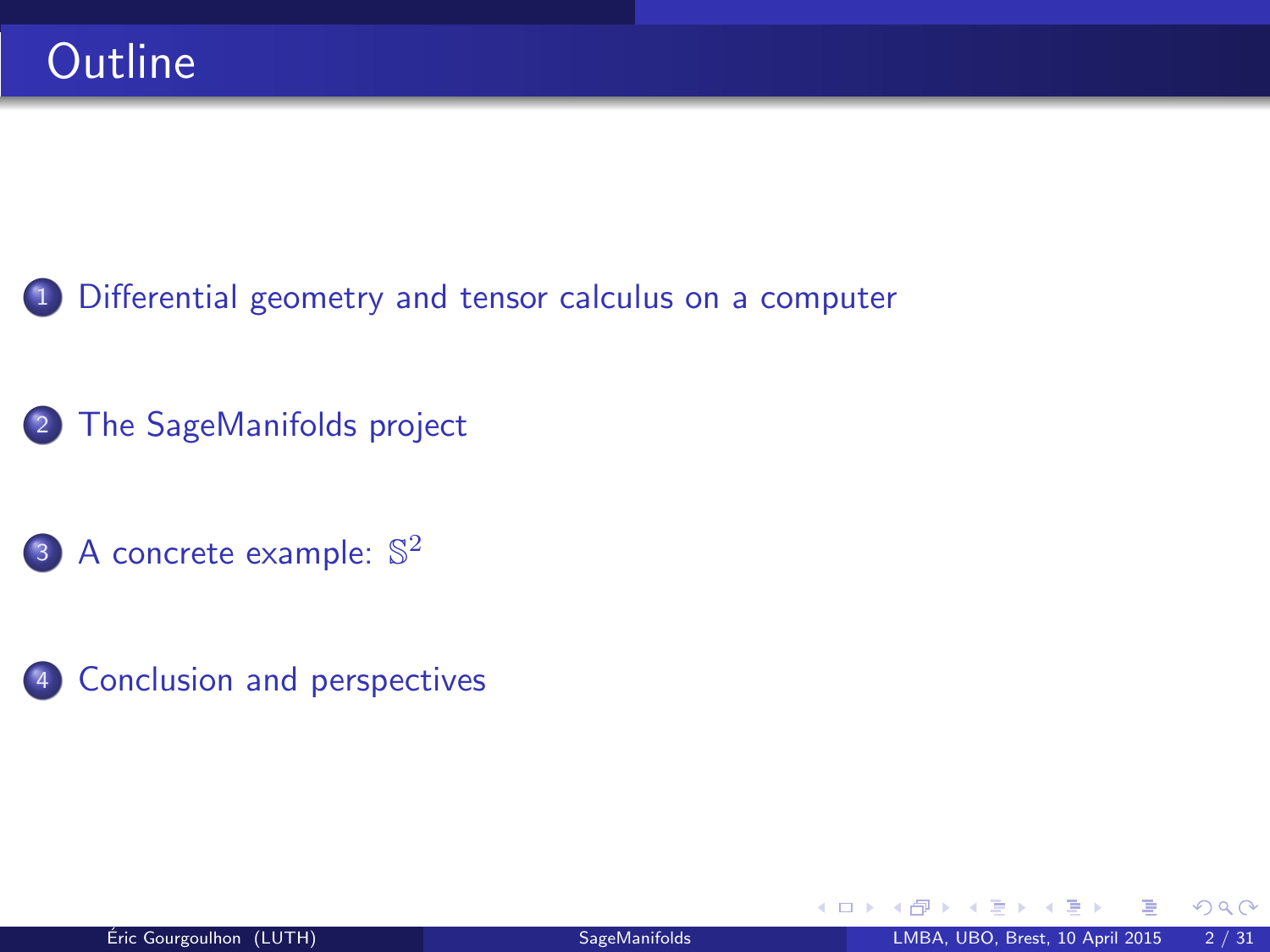### **Outline**

### <sup>1</sup> [Differential geometry and tensor calculus on a computer](#page-2-0)

### [The SageManifolds project](#page-17-0)

- 3 [A concrete example:](#page-38-0)  $\mathbb{S}^2$
- **[Conclusion and perspectives](#page-40-0)**

<span id="page-2-0"></span> $298$ 

э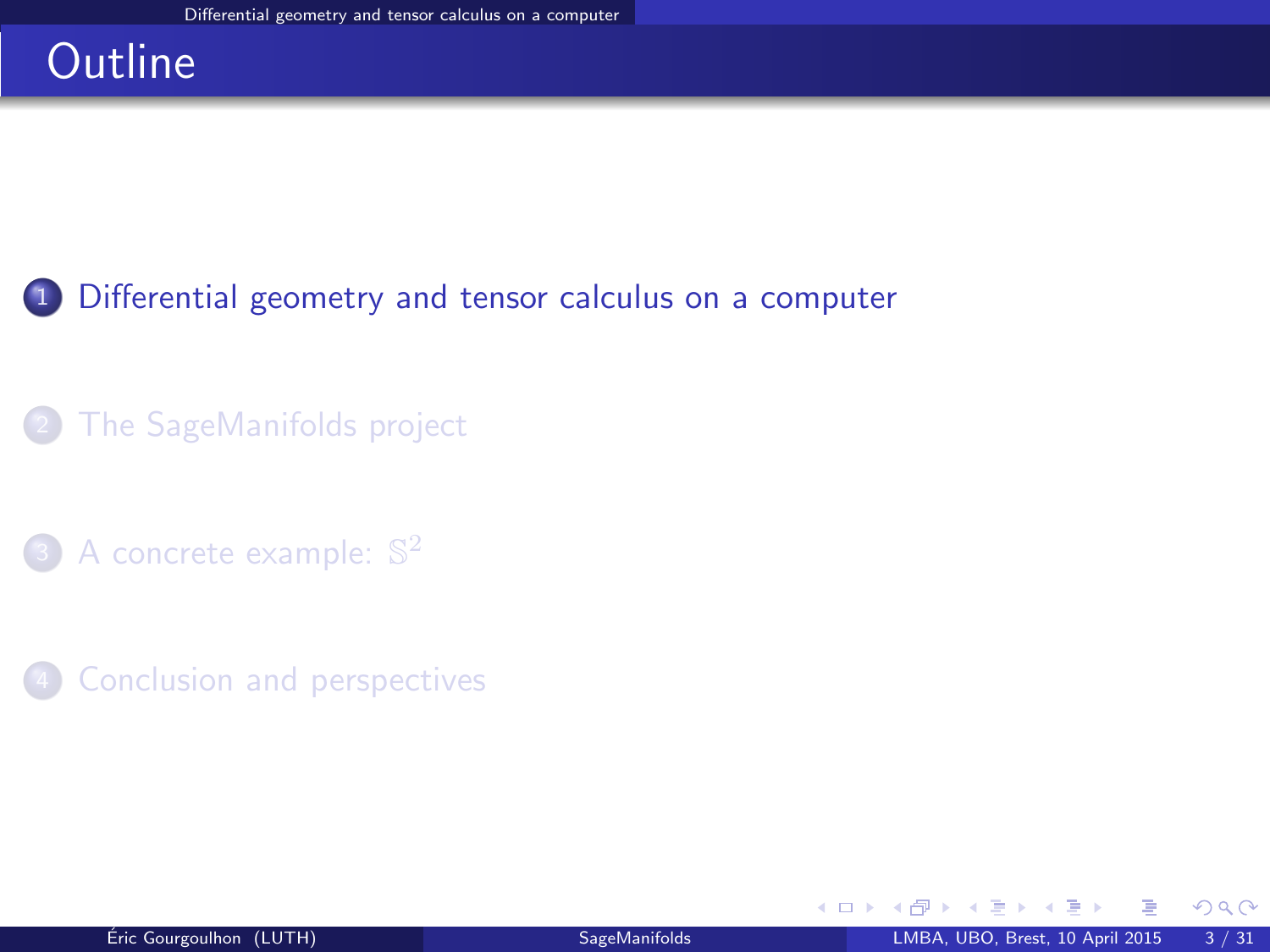Computer algebra system (CAS) started to be developed in the 1960's; for instance Macsyma (to become Maxima in 1998) was initiated in 1968 at MIT

**←ロ ▶ ← イ 同 →** 

<span id="page-3-0"></span> $2Q$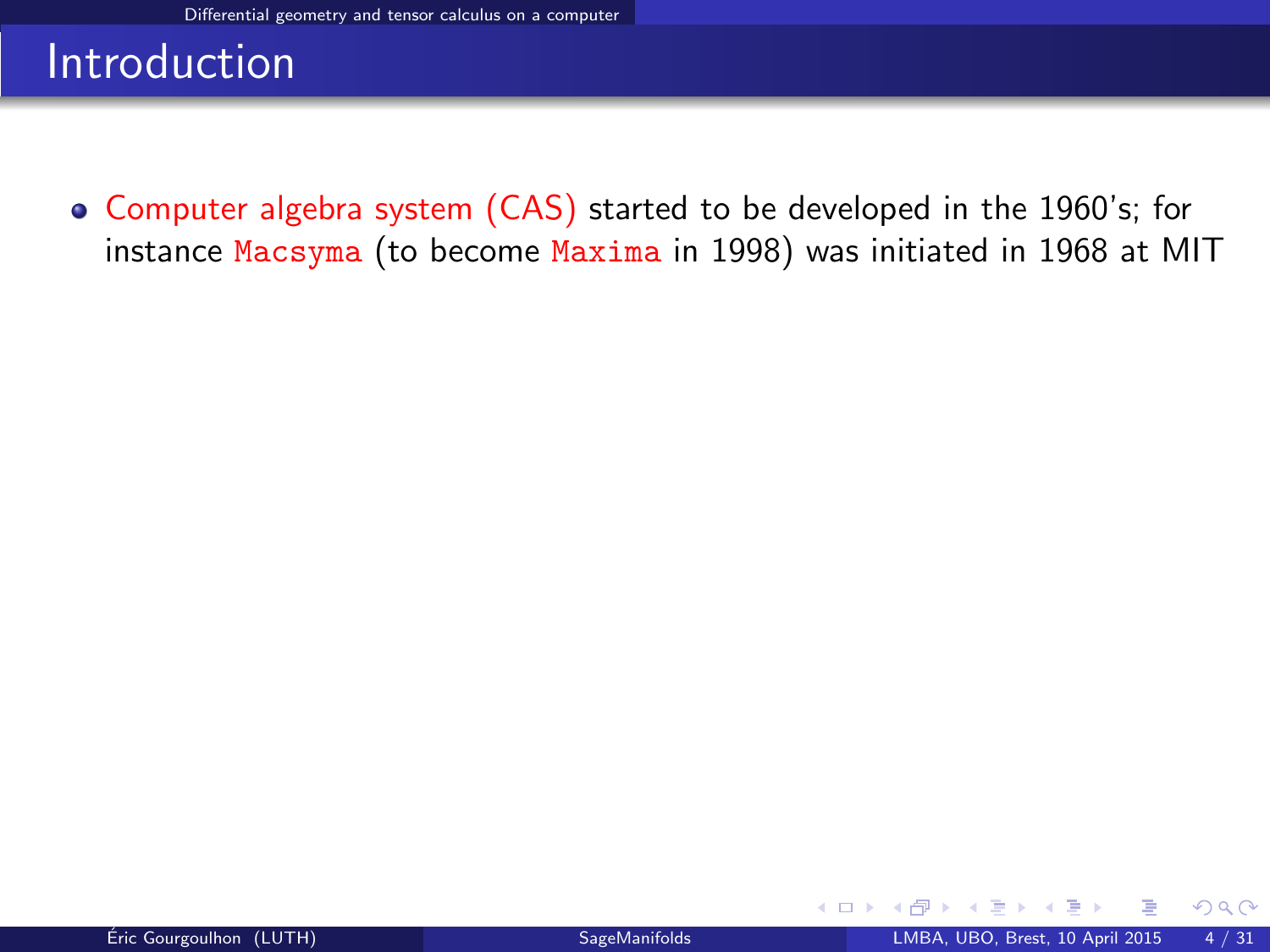- Computer algebra system (CAS) started to be developed in the 1960's; for instance Macsyma (to become Maxima in 1998) was initiated in 1968 at MIT
- In 1965, J.G. Fletcher develop the GEOM program, to compute the Riemann tensor of a given metric

<span id="page-4-0"></span> $\Omega$ 

∢ <del>□</del> ▶ ∢ n ▶ →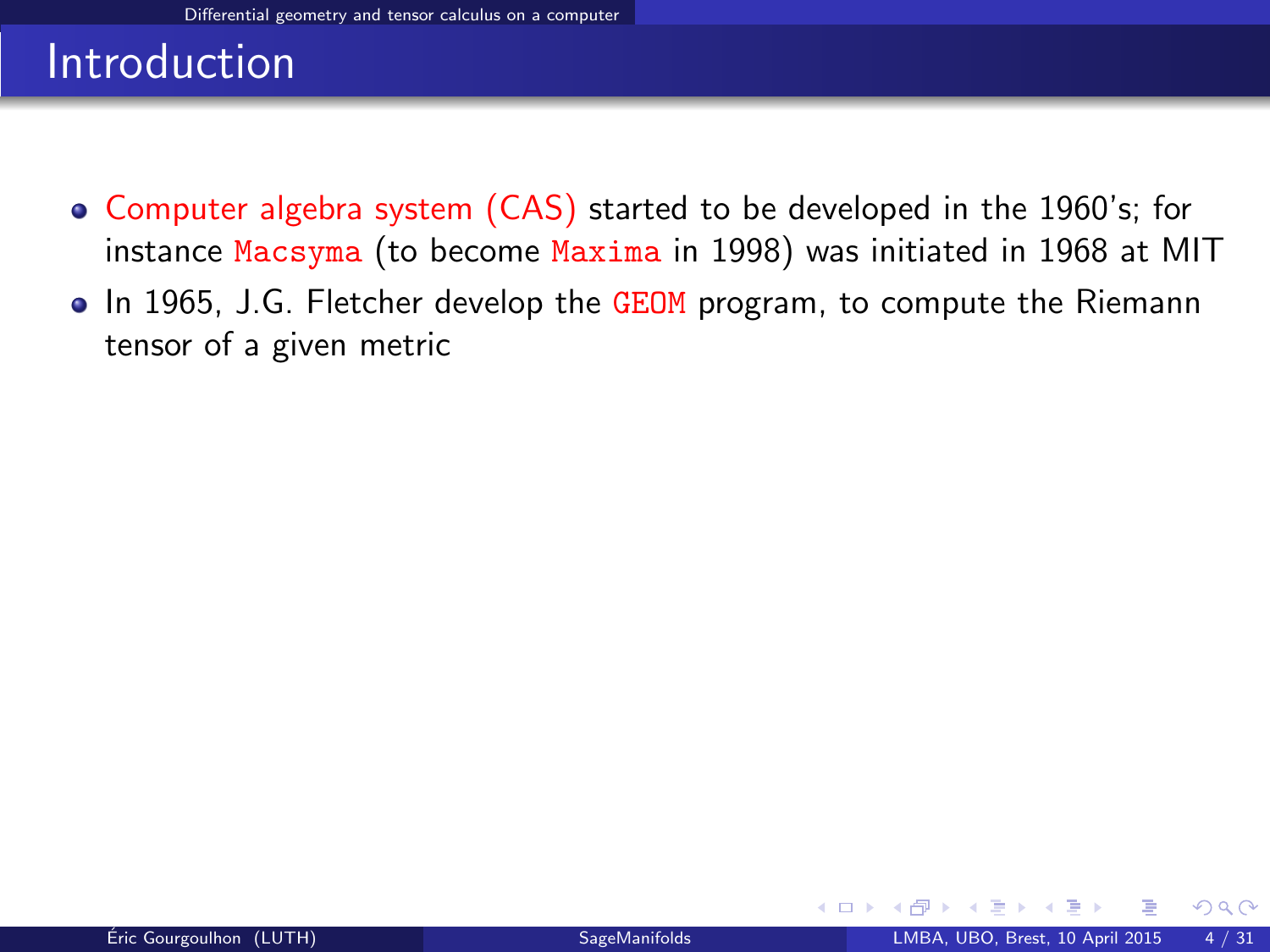- Computer algebra system (CAS) started to be developed in the 1960's; for instance Macsyma (to become Maxima in 1998) was initiated in 1968 at MIT
- In 1965, J.G. Fletcher develop the GEOM program, to compute the Riemann tensor of a given metric
- In 1969, during his PhD under Pirani supervision at King's College, Ray d'Inverno wrote ALAM (Atlas Lisp Algebraic Manipulator) and used it to compute the Riemann tensor of Bondi metric. The original calculations took Bondi and his collaborators 6 months to go. The computation with ALAM took 4 minutes and yield to the discovery of 6 errors in the original paper [J.E.F. Skea, [Applications of SHEEP](http://www.computeralgebra.nl/systemsoverview/special/tensoranalysis/sheep/) (1994)]

<span id="page-5-0"></span> $\Omega$ 

**K ロ ト K 何 ト K 日**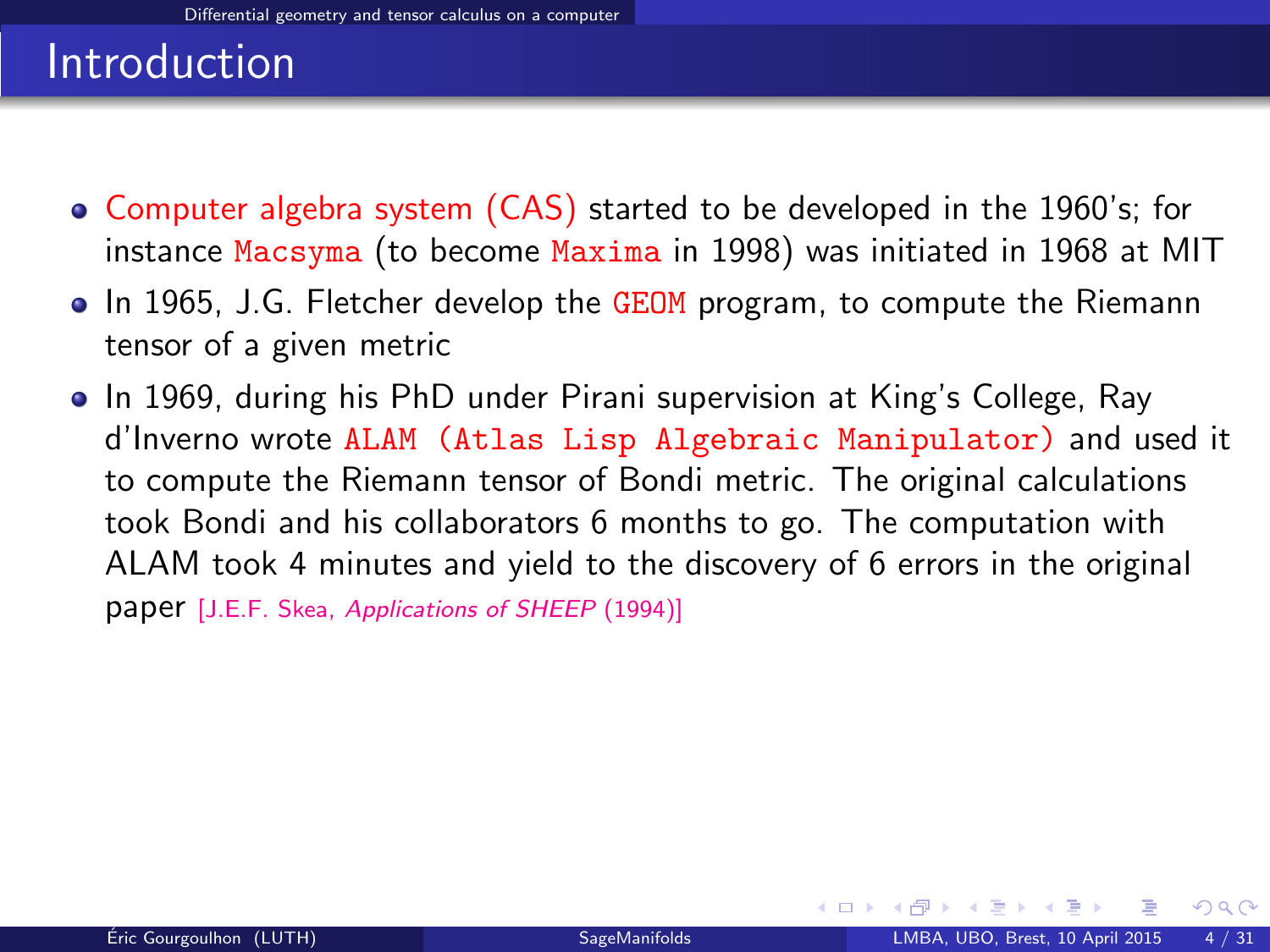- Computer algebra system (CAS) started to be developed in the 1960's; for instance Macsyma (to become Maxima in 1998) was initiated in 1968 at MIT
- In 1965, J.G. Fletcher develop the GEOM program, to compute the Riemann tensor of a given metric
- In 1969, during his PhD under Pirani supervision at King's College, Ray d'Inverno wrote ALAM (Atlas Lisp Algebraic Manipulator) and used it to compute the Riemann tensor of Bondi metric. The original calculations took Bondi and his collaborators 6 months to go. The computation with ALAM took 4 minutes and yield to the discovery of 6 errors in the original paper [J.E.F. Skea, [Applications of SHEEP](http://www.computeralgebra.nl/systemsoverview/special/tensoranalysis/sheep/) (1994)]
- In the early 1970's, ALAM was rewritten in the LISP programming language, thereby becoming machine independent and renamed LAM

<span id="page-6-0"></span> $\Omega$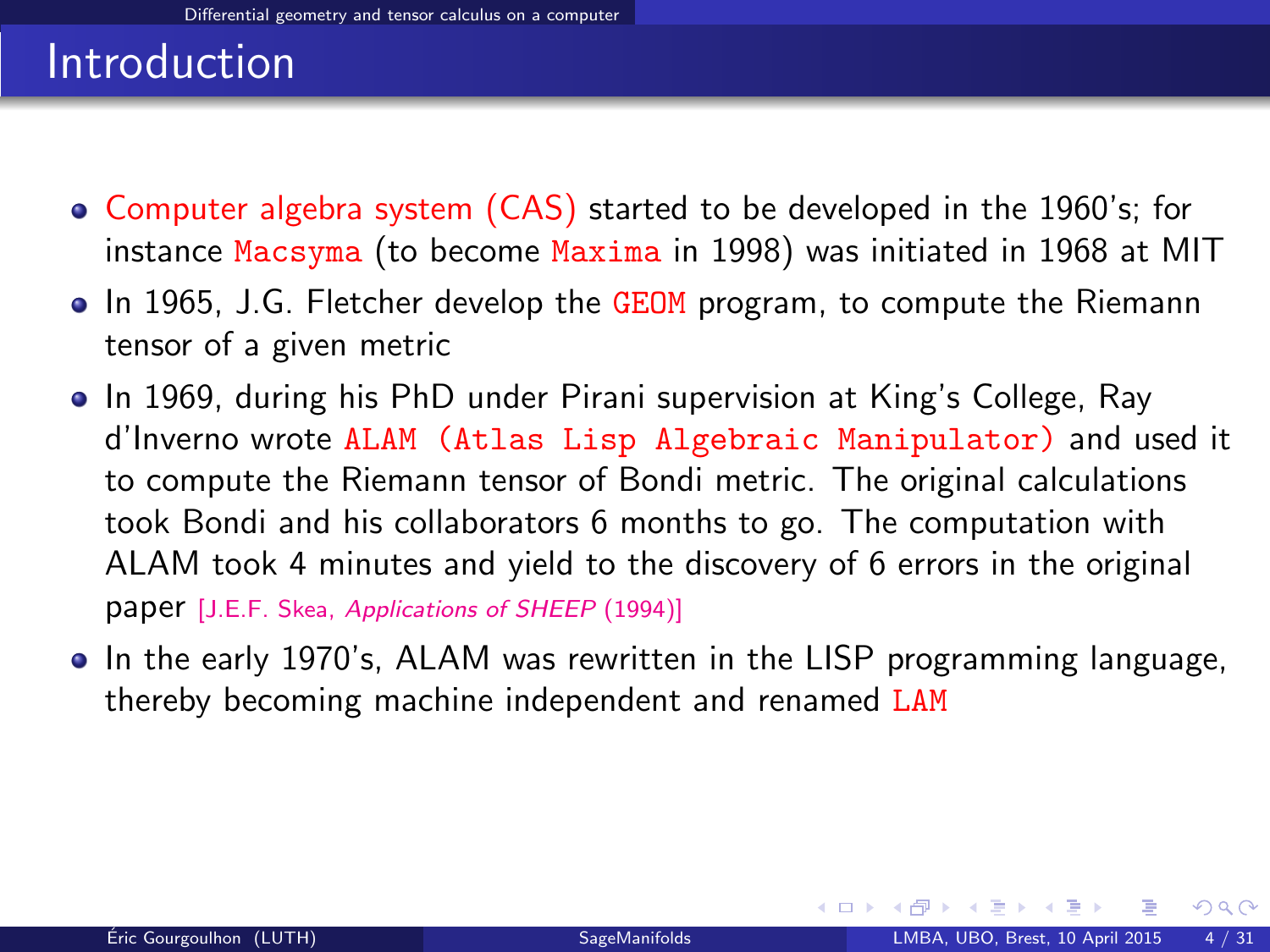- Computer algebra system (CAS) started to be developed in the 1960's; for instance Macsyma (to become Maxima in 1998) was initiated in 1968 at MIT
- In 1965, J.G. Fletcher develop the GEOM program, to compute the Riemann tensor of a given metric
- In 1969, during his PhD under Pirani supervision at King's College, Ray d'Inverno wrote ALAM (Atlas Lisp Algebraic Manipulator) and used it to compute the Riemann tensor of Bondi metric. The original calculations took Bondi and his collaborators 6 months to go. The computation with ALAM took 4 minutes and yield to the discovery of 6 errors in the original paper [J.E.F. Skea, [Applications of SHEEP](http://www.computeralgebra.nl/systemsoverview/special/tensoranalysis/sheep/) (1994)]
- In the early 1970's, ALAM was rewritten in the LISP programming language, thereby becoming machine independent and renamed LAM
- The descendant of LAM, called SHEEP (!), was initiated in 1977 by Inge Frick

<span id="page-7-0"></span> $\Omega$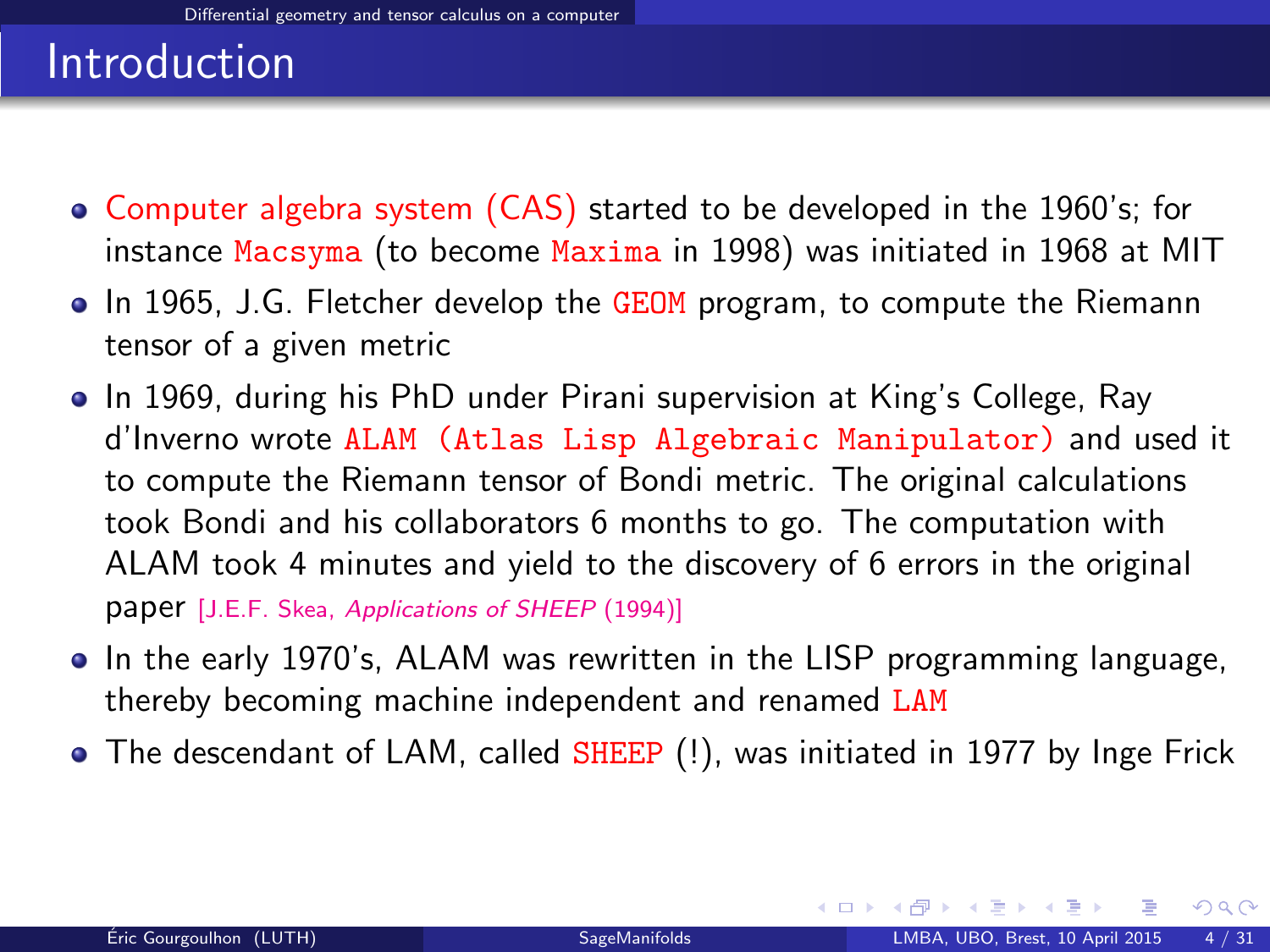- Computer algebra system (CAS) started to be developed in the 1960's; for instance Macsyma (to become Maxima in 1998) was initiated in 1968 at MIT
- In 1965, J.G. Fletcher develop the GEOM program, to compute the Riemann tensor of a given metric
- In 1969, during his PhD under Pirani supervision at King's College, Ray d'Inverno wrote ALAM (Atlas Lisp Algebraic Manipulator) and used it to compute the Riemann tensor of Bondi metric. The original calculations took Bondi and his collaborators 6 months to go. The computation with ALAM took 4 minutes and yield to the discovery of 6 errors in the original paper [J.E.F. Skea, [Applications of SHEEP](http://www.computeralgebra.nl/systemsoverview/special/tensoranalysis/sheep/) (1994)]
- In the early 1970's, ALAM was rewritten in the LISP programming language, thereby becoming machine independent and renamed LAM
- The descendant of LAM, called SHEEP (!), was initiated in 1977 by Inge Frick
- Since then, many softwares for tensor calculus have been developed...

<span id="page-8-0"></span> $\Omega$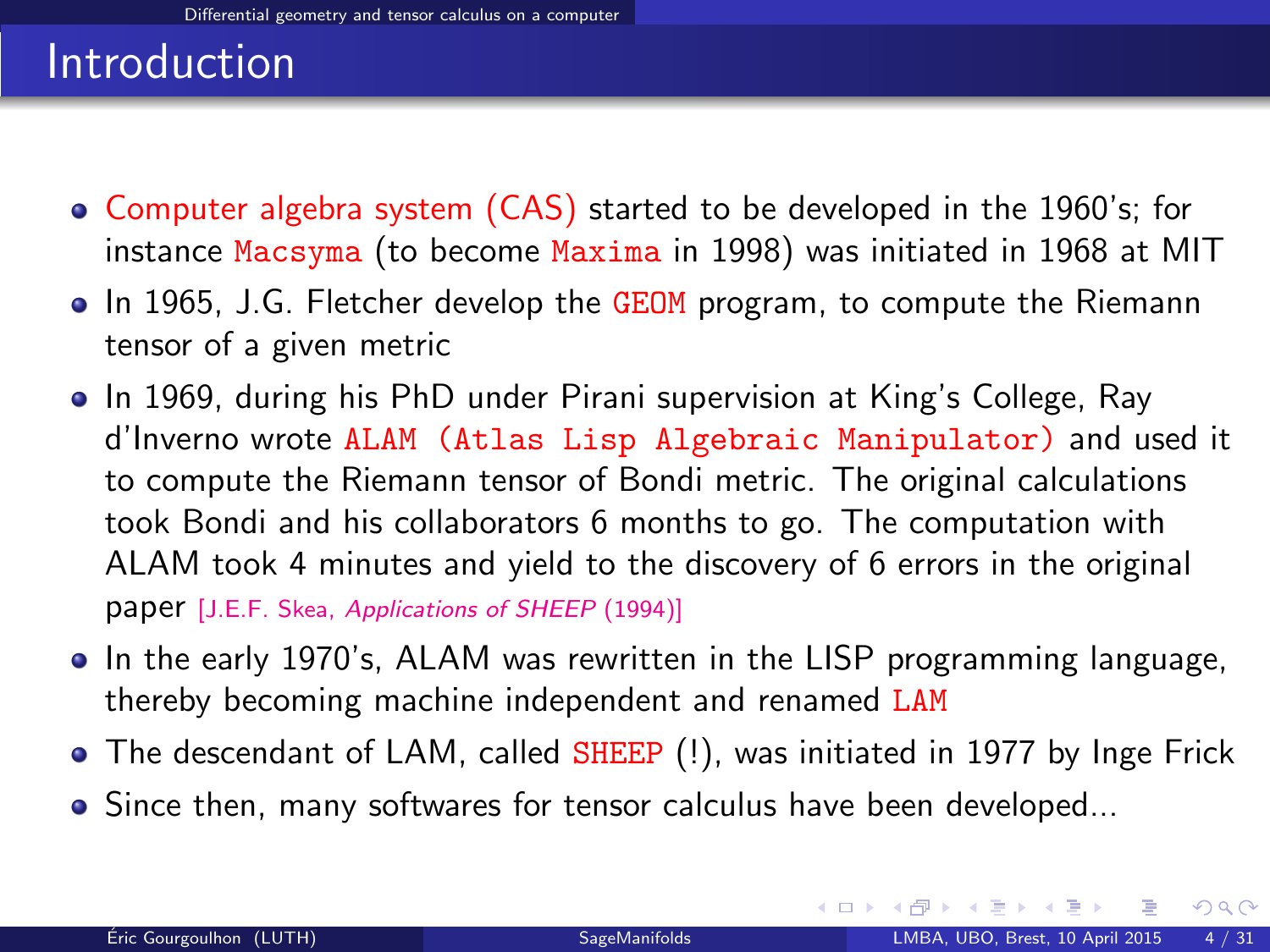# Software for differential geometry

### Packages for general purpose computer algebra systems:

- xAct free package for Mathematica [J.-M. Martin-Garcia]
- Ricci free package for Mathematica [J. L. Lee]
- **MathTensor package for Mathematica [S. M. Christensen & L. Parker]**
- **•** DifferentialGeometry included in Maple [I. M. Anderson & E. S. Cheb-Terrab]
- Atlas 2 for Maple and Mathematica

 $\bullet$   $\cdot$   $\cdot$ 

### Standalone applications:

- SHEEP, Classi, STensor, based on Lisp, developed in 1970's and 1980's (free) [R. d'Inverno, I. Frick, J. Åman, J. Skea, et al.]
- Cadabra field theory (free) [K. Peeters]
- $\bullet$  SnapPy topology and geometry of 3-manifolds, based on Python (free) [M. Culler, N. M. Dunfield & J. R. Weeks]

### cf. the complete list at <http://www.xact.es/links.html>

<span id="page-9-0"></span> $\Omega$ 

 $\bullet$   $\cdots$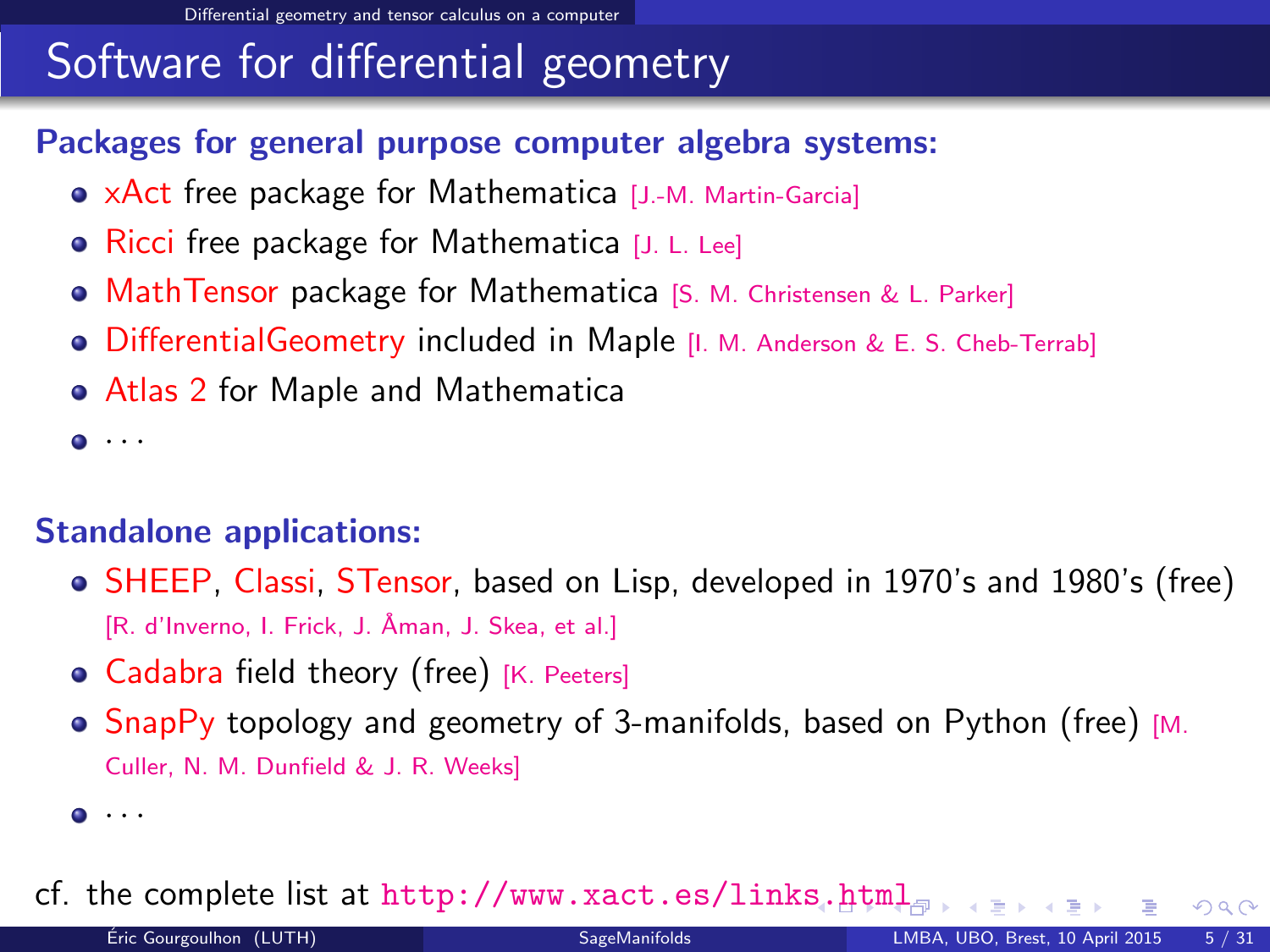# Sage in a few words

- Sage is a free open-source mathematics software system
- it is based on the Python programming language
- it makes use of **many pre-existing open-sources packages**, among which
	- Maxima (symbolic calculations, since 1968!)
	- GAP (group theory)
	- PARI/GP (number theory)
	- Singular (polynomial computations)
	- matplotlib (high quality 2D figures)

and provides a uniform interface to them

 $\bullet$  William Stein (Univ. of Washington) created Sage in 2005; since then,  $\sim$ 100 developers (mostly mathematicians) have joined the Sage team

#### The mission

Create a viable free open source alternative to Magma, Maple, Mathematica and **Matlah** 

<span id="page-10-0"></span> $\Omega$ 

**K ロ ▶ K 何 ▶ K 手**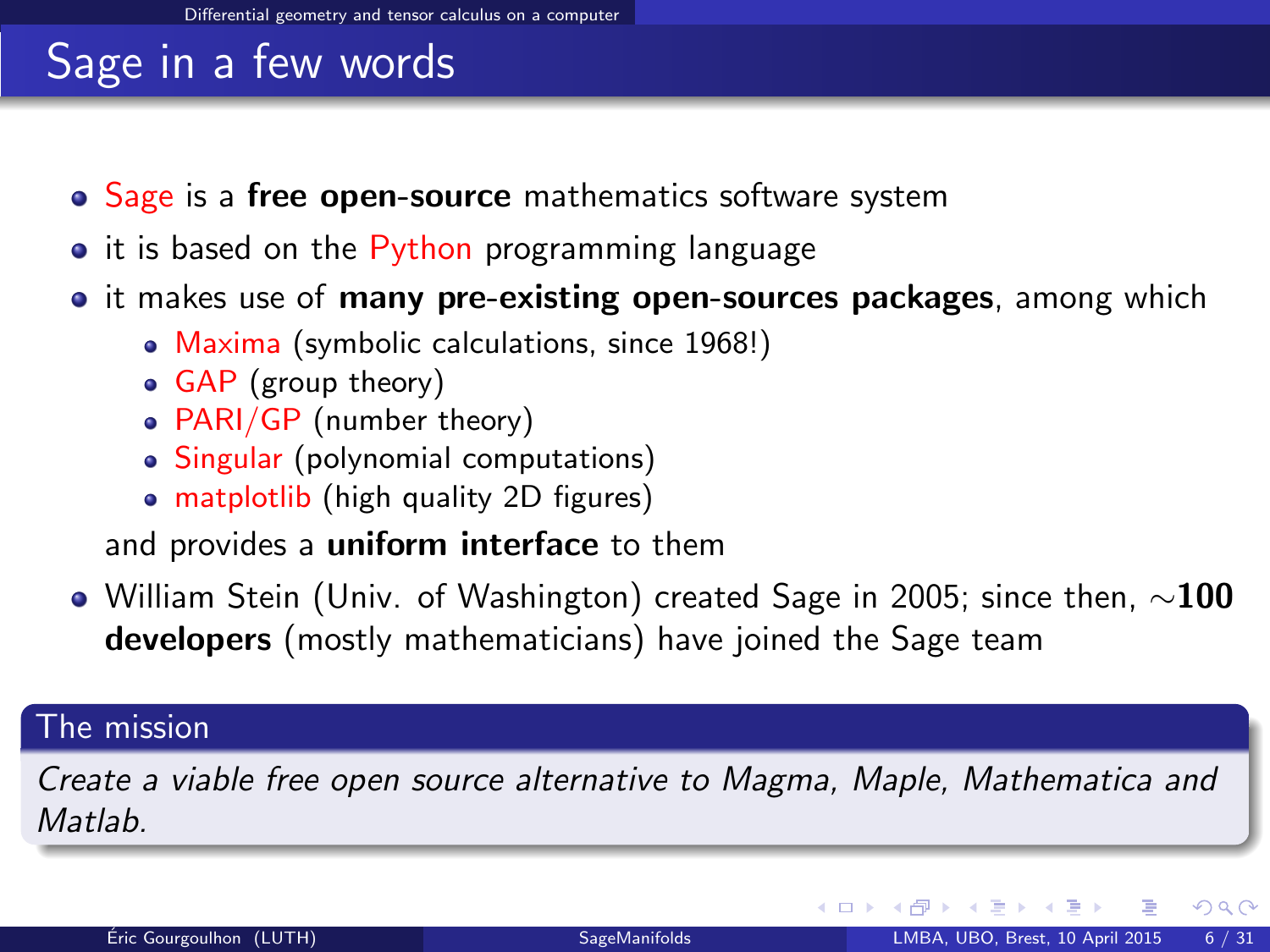[Differential geometry and tensor calculus on a computer](#page-11-0)

### Some advantages of Sage

#### Sage is free

Freedom means

- $\bullet$  everybody can use it, by downloading the software from <http://sagemath.org>
- <sup>2</sup> everybody can examine the source code and improve it

#### Sage is based on Python

- no need to learn any specific syntax to use it
- easy access for students
- Python is a very powerful object oriented language, with a neat syntax

#### Sage is developing and spreading fast

...sustained by an important community of developers

<span id="page-11-0"></span> $\Omega$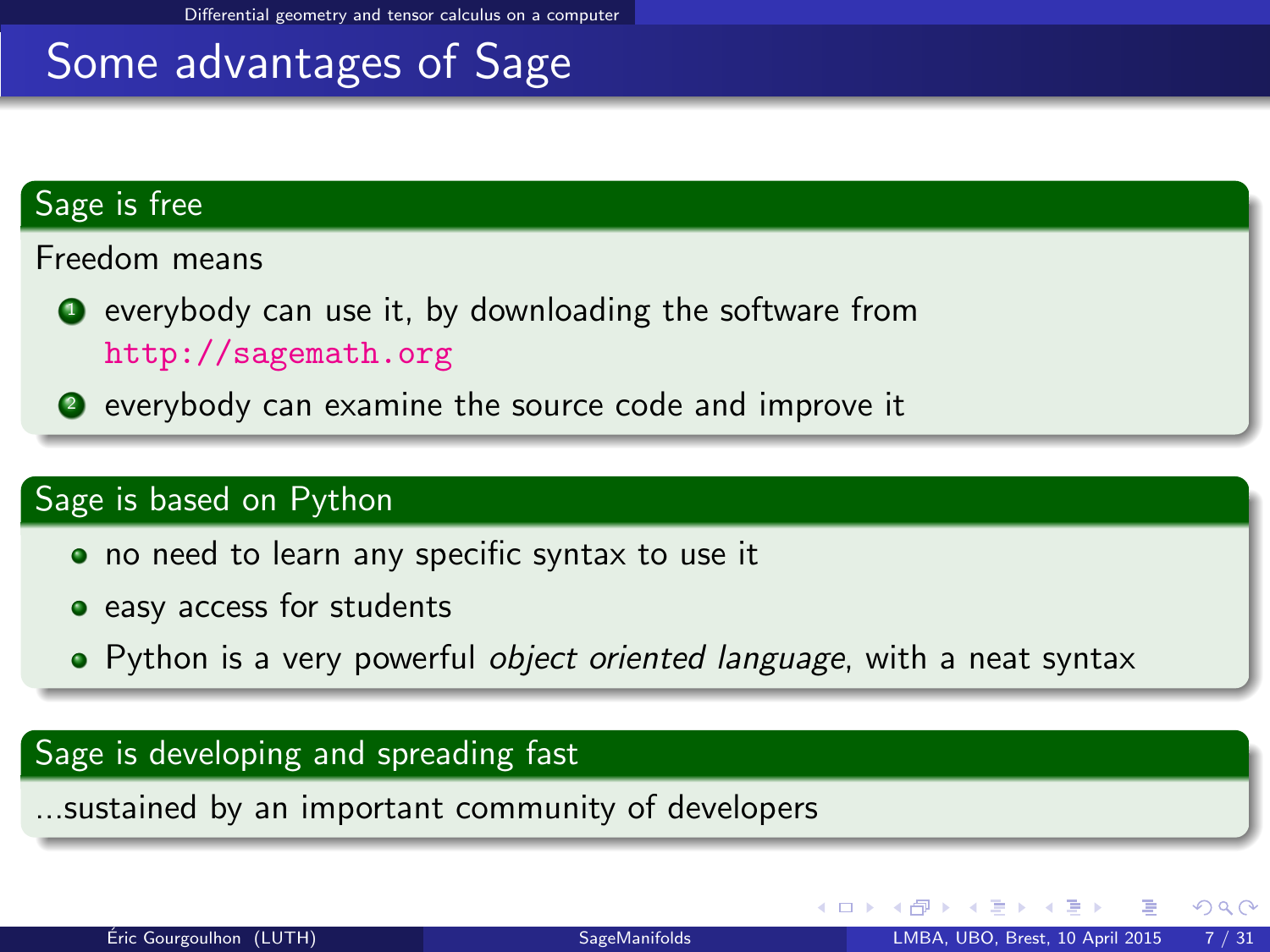### Object-oriented notation in Python

As an object-oriented language, Python (and hence Sage) makes use of the following **postfix notation** (same in  $C_{++}$ , Java, etc.):

 $result = object.function(arguments)$ 

In a procedural language, this would be written as

 $result = function(object, arguments)$ 

<span id="page-12-0"></span> $\Omega$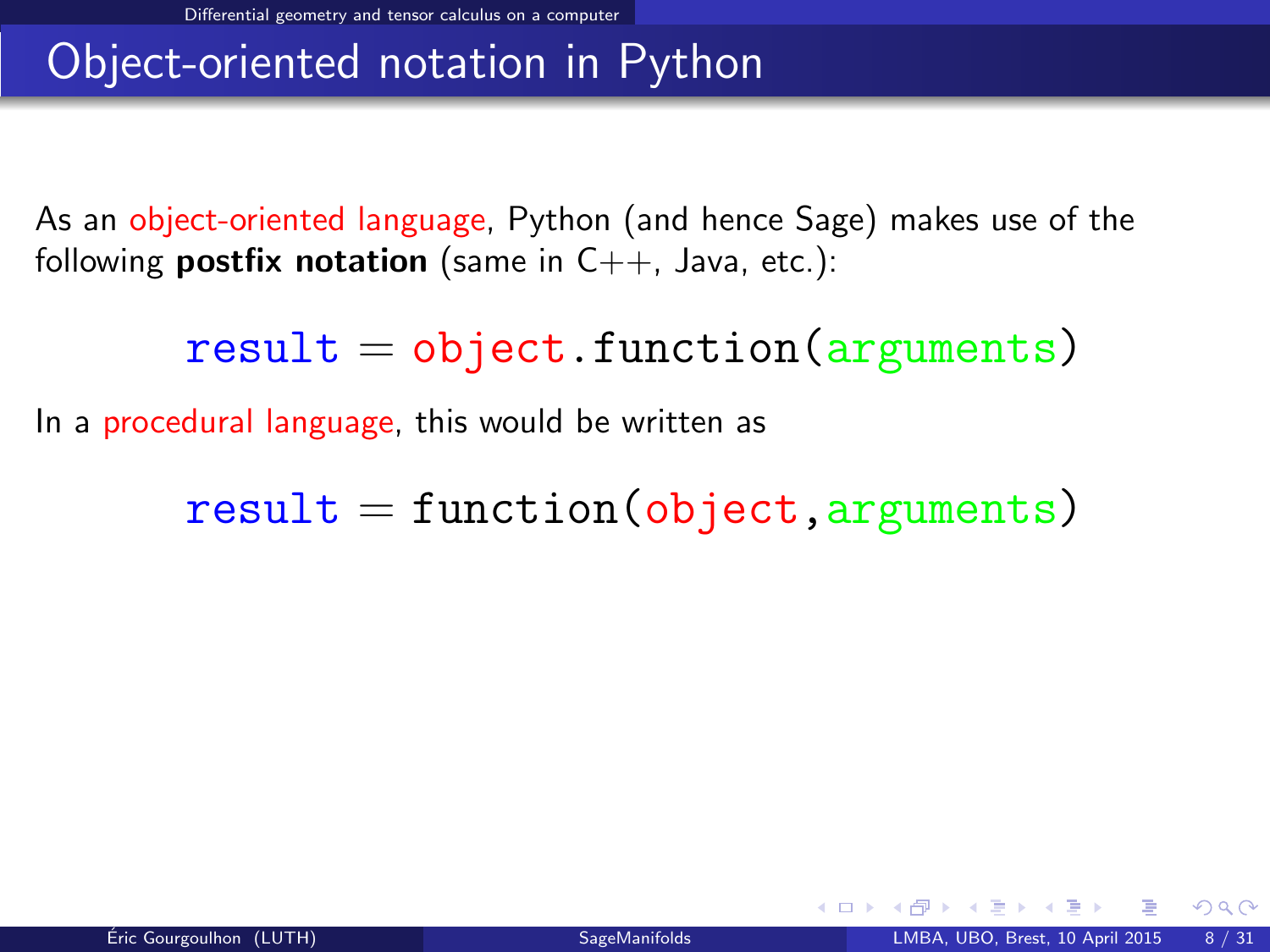# Object-oriented notation in Python

As an object-oriented language, Python (and hence Sage) makes use of the following **postfix notation** (same in  $C_{++}$ , Java, etc.):

 $result = object.function(arguments)$ 

In a procedural language, this would be written as

 $result = function(object, arguments)$ 

#### **Examples**

- 1.  $riem = g.riemann()$
- 2. lie\_t\_v = t.lie\_der(v)

NB: no argument in example 1

<span id="page-13-0"></span> $\Omega$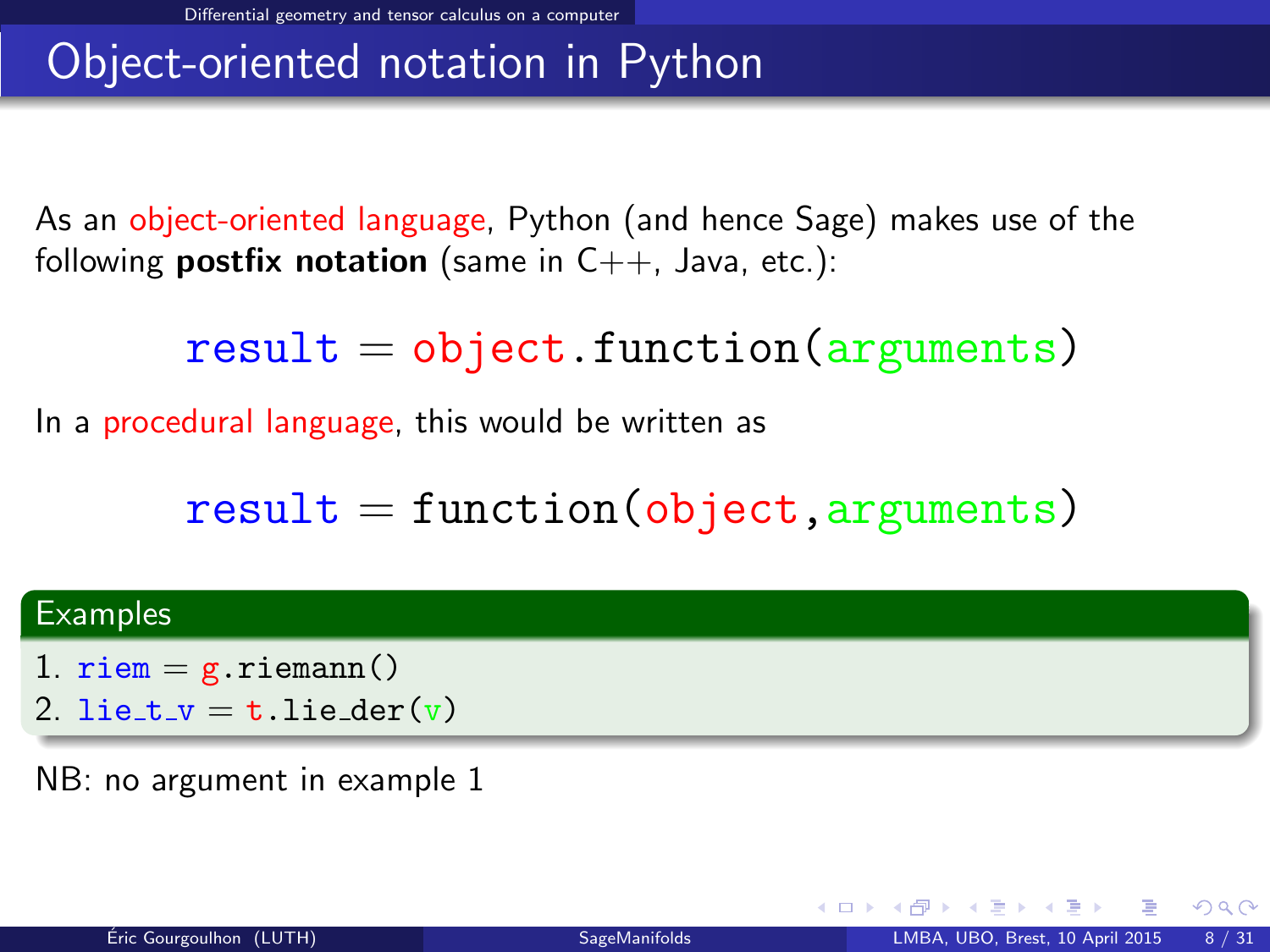# Sage approach to computer mathematics

Sage relies on a Parent / Element scheme: each object  $x$  on which some calculus is performed has a "parent", which is another Sage object  $\overline{X}$  representing the set to which  $x$  belongs.

The calculus rules on  $x$  are determined by the *algebraic structure* of  $X$ .

Conversion rules prior to an operation, e.g.  $x + y$  with x and y having different parents, are defined at the level of the parents

### Example

```
sage: x = 4; x.parent()Integer Ring
sage: y = 4/3; y.parent()Rational Field
sage: s = x + y; s.parent()Rational Field
sage: y.parent().has_coerce_map_from(x.parent())
True
```
This approach is similar to that of Magma and different from that of Mathematica, in which everything is a tree of symbo[ls](#page-13-0)

<span id="page-14-0"></span> $QQ$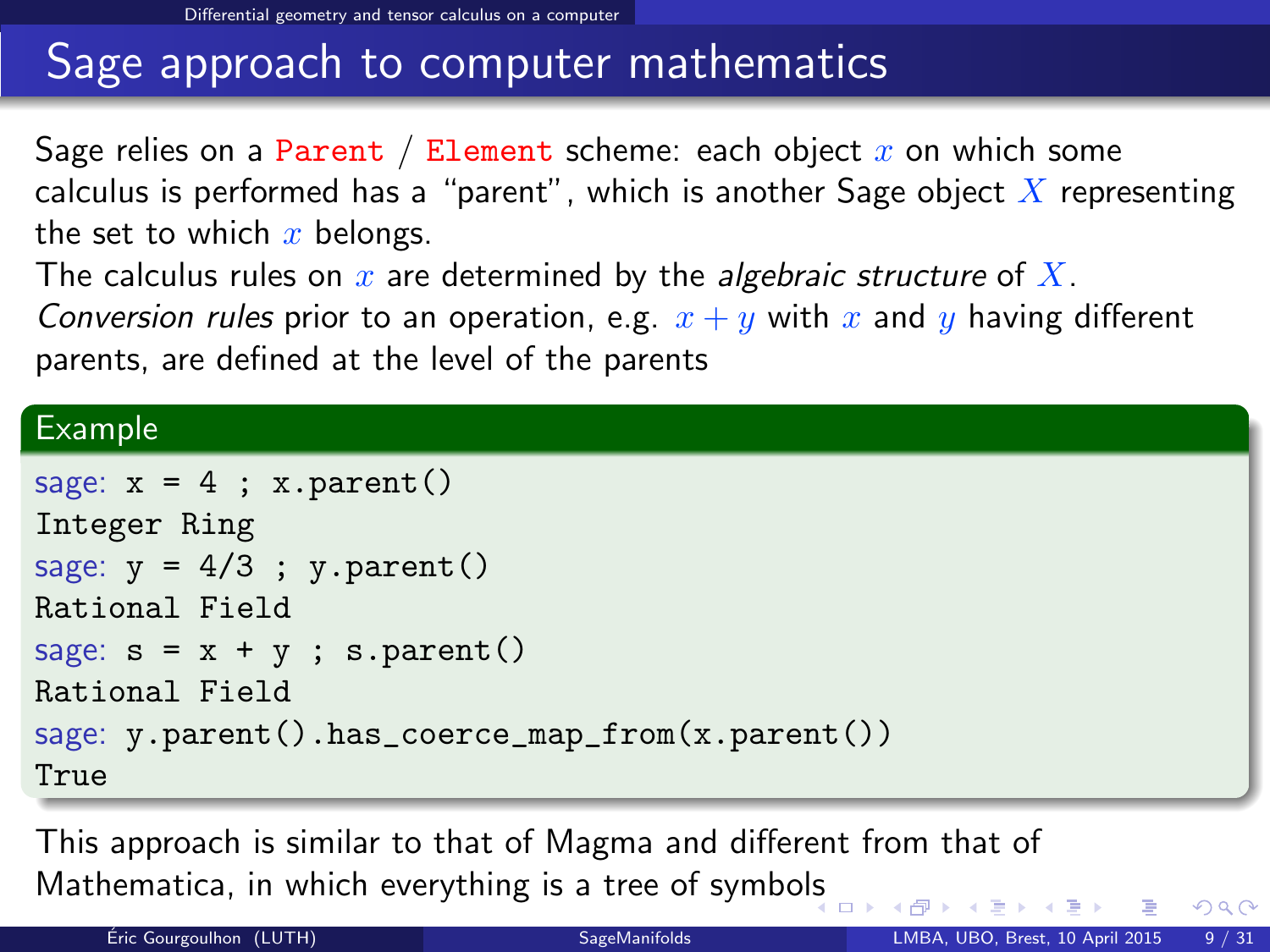# The Sage book



by Paul Zimmermann et al. (2013)

Released under Creative Commons license:

4 0 8

- **•** freely downloadable from <http://sagebook.gforge.inria.fr/>
- **•** printed copies can be ordered at moderate price  $(10 \in)$

<span id="page-15-0"></span> $\Omega$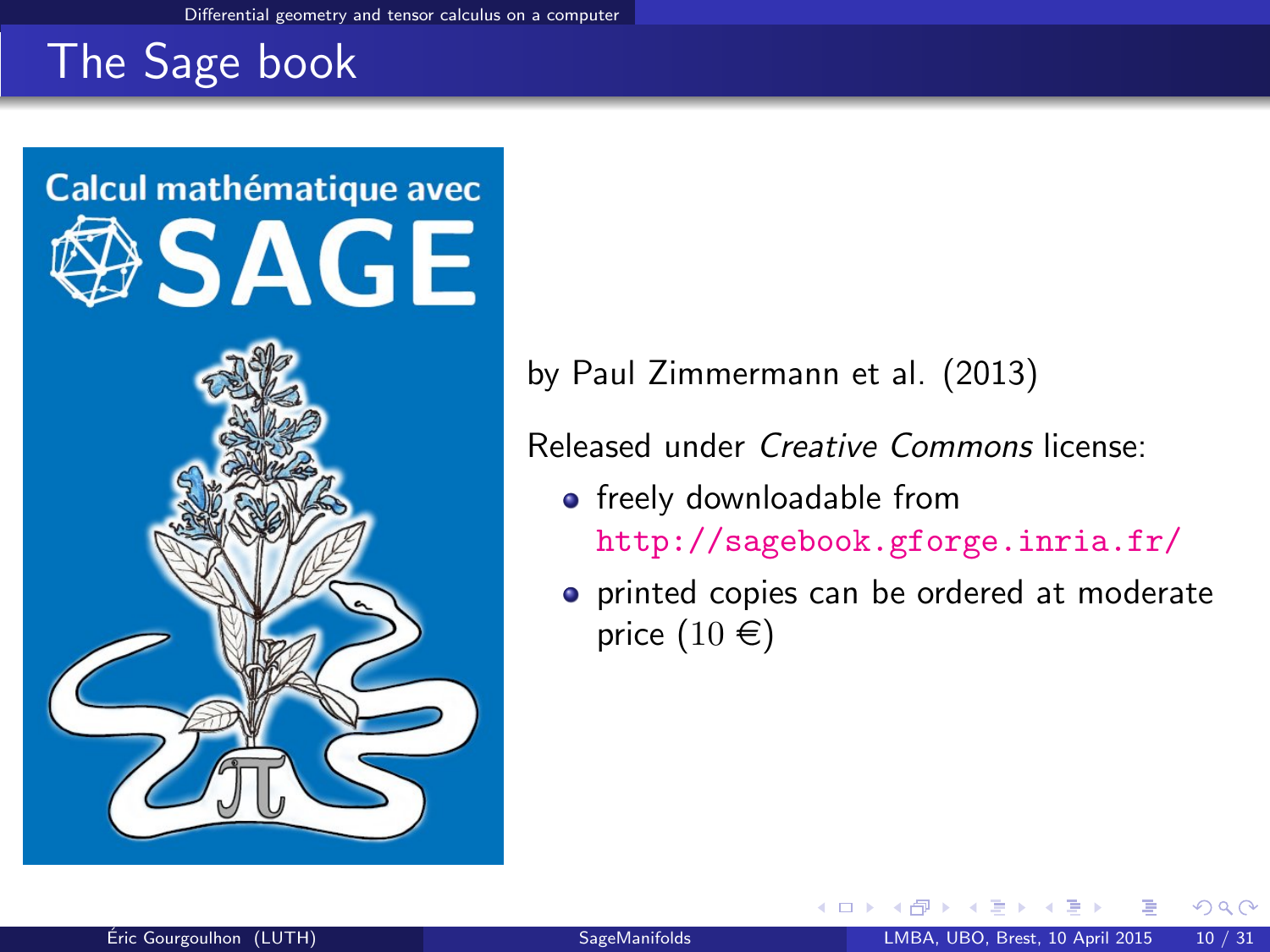# Differential geometry in Sage

Sage is well developed in many domains of mathematics but not too much in the area of differential geometry:

#### Already in Sage

- differential forms on an open subset of Euclidean space (with a fixed set of coordinates) (J. Vankerschaver)
- parametrized 2-surfaces in 3-dim. Euclidean space (M. Malakhaltsev, J. Vankerschaver, V. Delecroix)

#### On Trac

2-D hyperbolic geometry (V. Delecroix, M. Raum, G. Laun, trac ticket #9439)

<span id="page-16-0"></span> $\Omega$ 

イロト イ押ト イヨト イ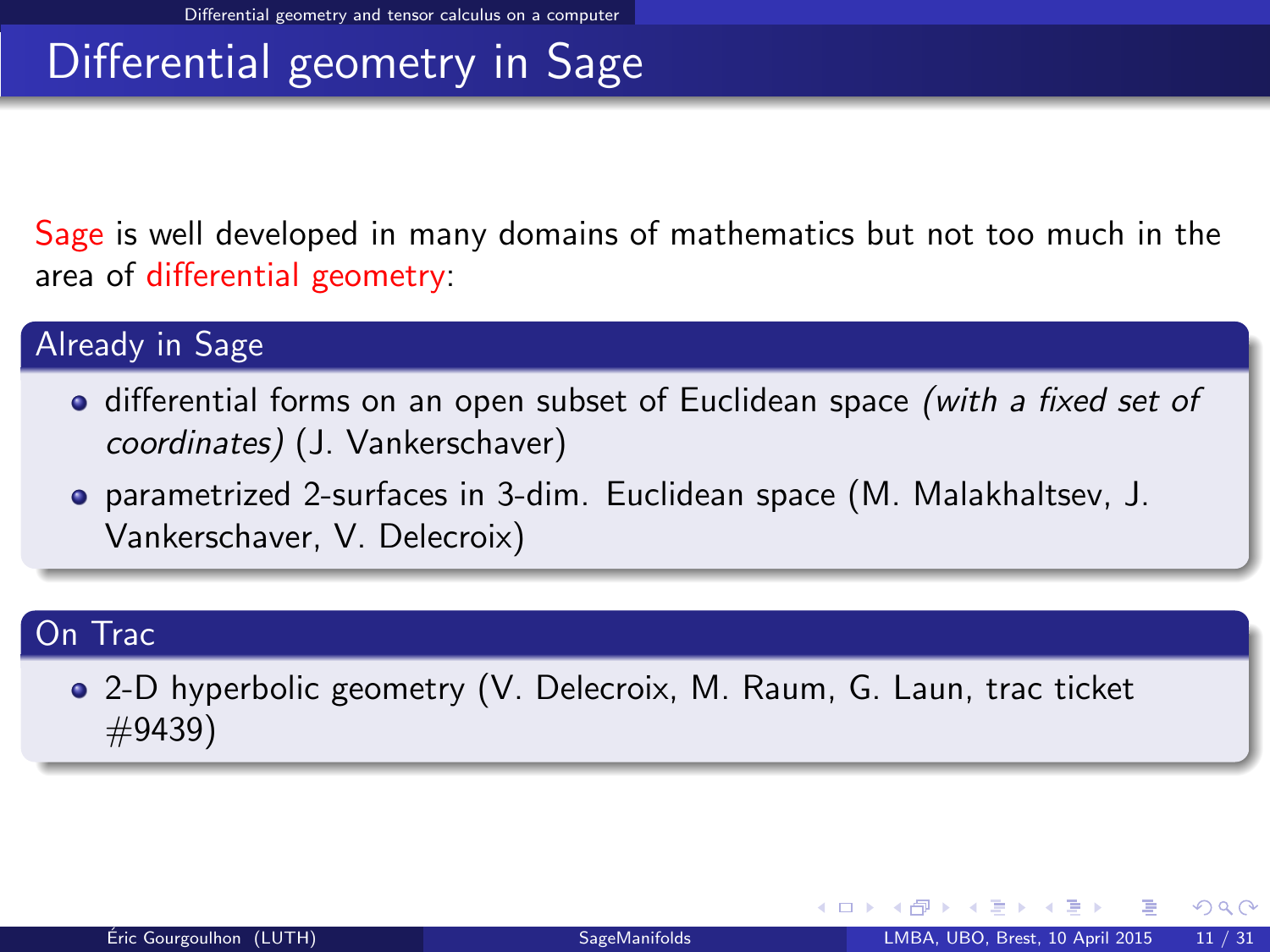# **Outline**

[Differential geometry and tensor calculus on a computer](#page-2-0)

### <sup>2</sup> [The SageManifolds project](#page-17-0)

- 3 [A concrete example:](#page-38-0)  $\mathbb{S}^2$
- **[Conclusion and perspectives](#page-40-0)**

<span id="page-17-0"></span> $298$ 

4 0 8 4

**SIL** 舌  $\sim$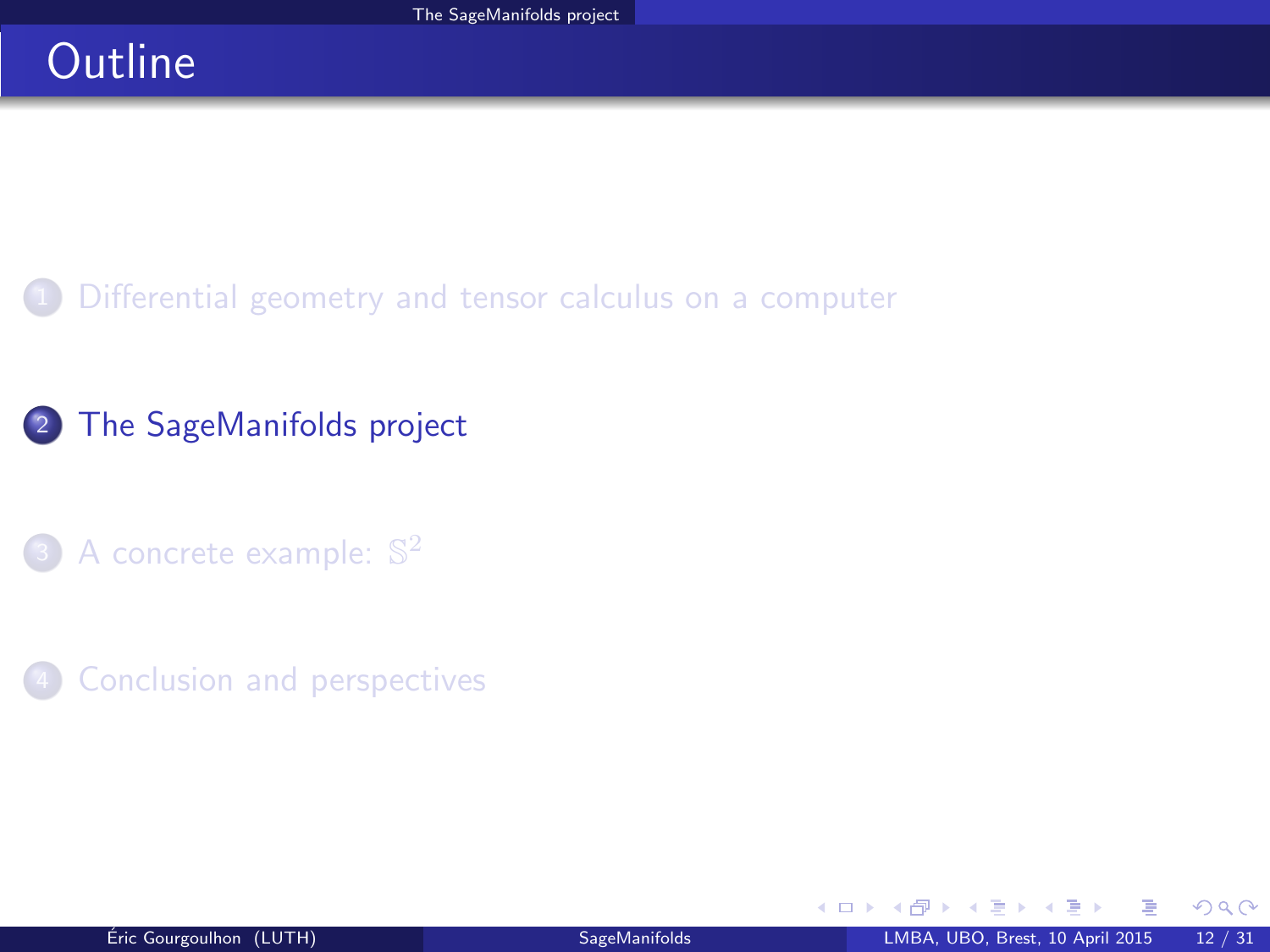### <http://sagemanifolds.obspm.fr/>

#### Aim

Implement real smooth manifolds of arbitrary dimension in Sage and tensor calculus on them, in a coordinate/frame-independent manner

In particular:

- one should be able to introduce an arbitrary number of coordinate charts on a given manifold, with the relevant transition maps
- tensor fields must be manipulated as such and not through their components with respect to a specific (possibly coordinate) vector frame

<span id="page-18-0"></span> $\Omega$ 

**4 ロ ト 4 何 ト 4**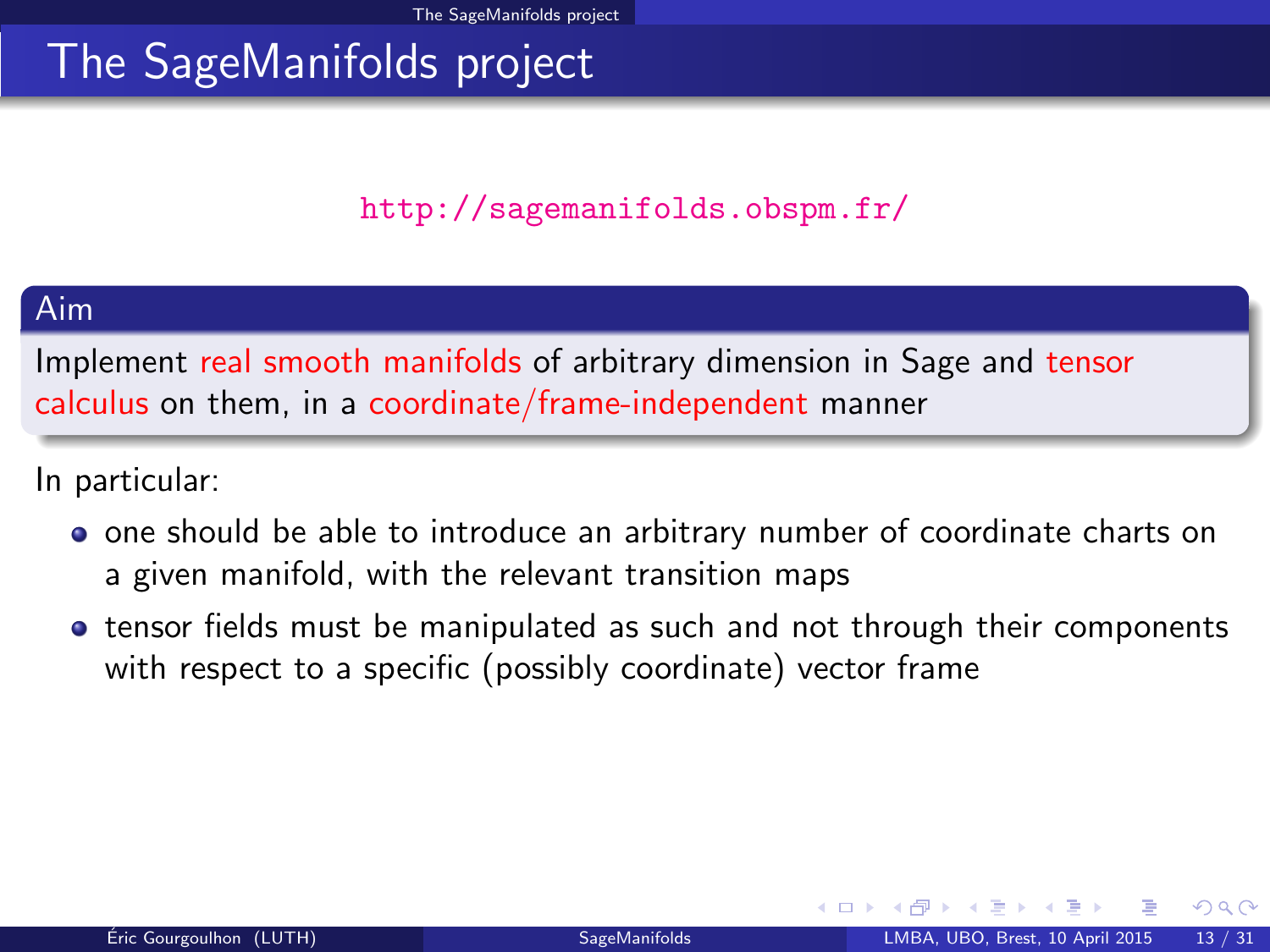### <http://sagemanifolds.obspm.fr/>

#### Aim

Implement real smooth manifolds of arbitrary dimension in Sage and tensor calculus on them, in a coordinate/frame-independent manner

In particular:

- one should be able to introduce an arbitrary number of coordinate charts on a given manifold, with the relevant transition maps
- tensor fields must be manipulated as such and not through their components with respect to a specific (possibly coordinate) vector frame

Concretely, the project amounts to creating new Python classes, such as Manifold, Chart, TensorField or Metric, within Sage's Parent/Element framework.

<span id="page-19-0"></span> $\Omega$ 

**K ロ ト K 何 ト K ヨ ト K**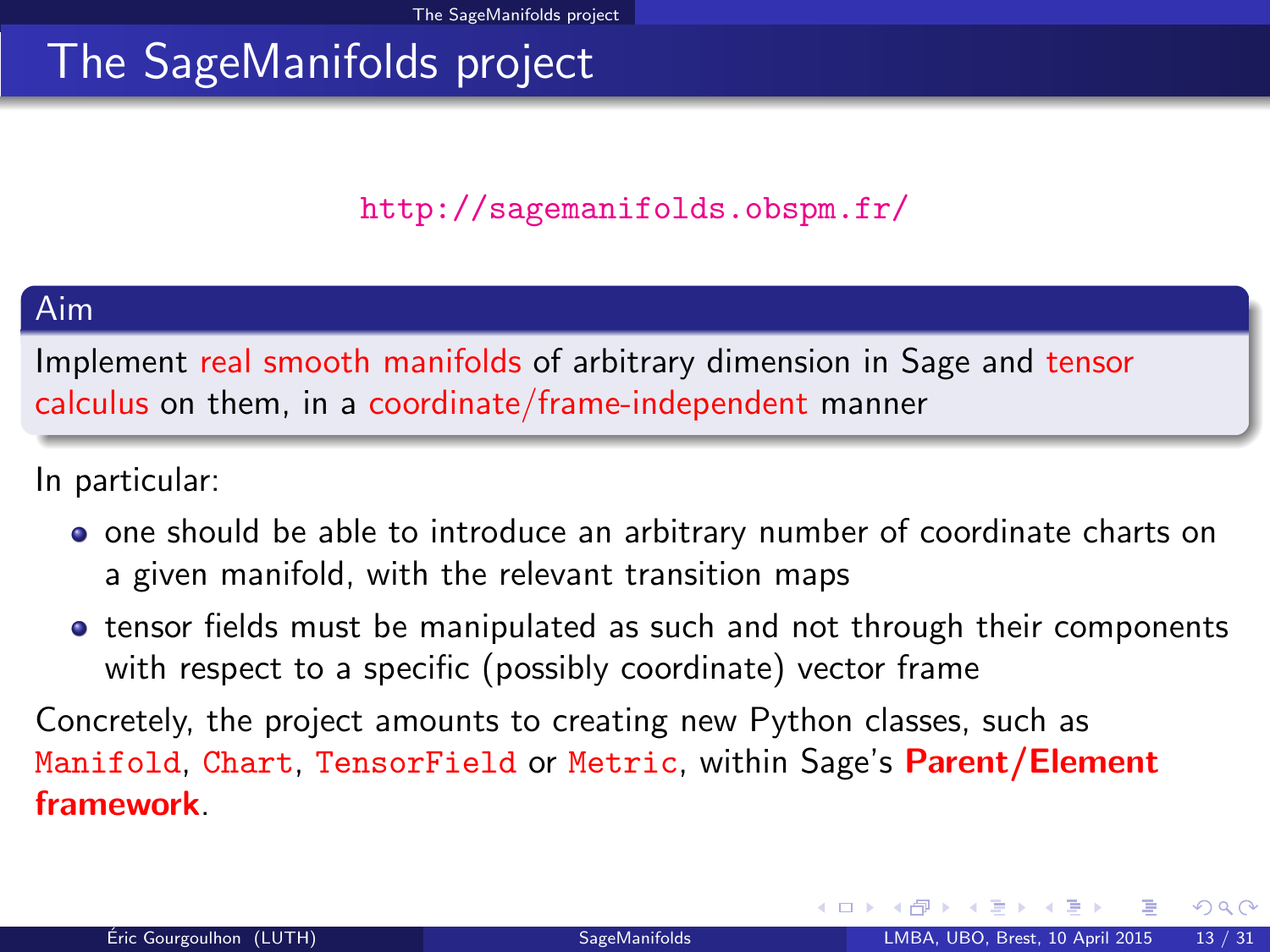### Implementating manifolds and their subsets



<span id="page-20-0"></span>4 0 8 4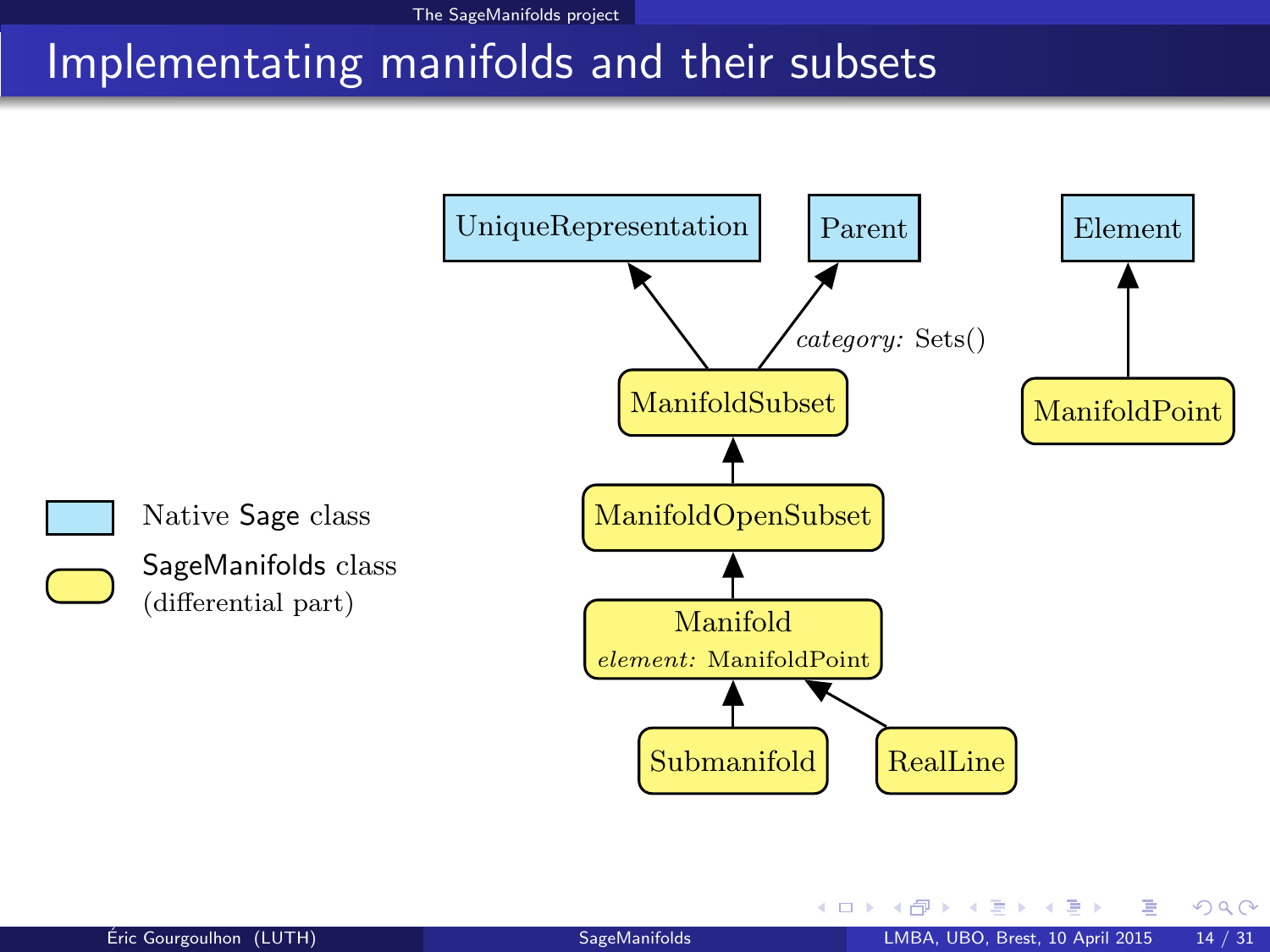### Implementing coordinate charts

Given a (topological) manifold M of dimension  $n \geq 1$ , a **coordinate chart** is a homeomorphism  $\varphi: U \to V$ , where U is an open subset of M and V is an open subset of  $\mathbb{R}^n$ .

Coordinate harts are implemented in SageManifolds via the class Chart, whose main data is U and a *n*-tuple of *Sage symbolic variables* x, y, ..., each of them representing a coordinate.

<span id="page-21-0"></span> $\Omega$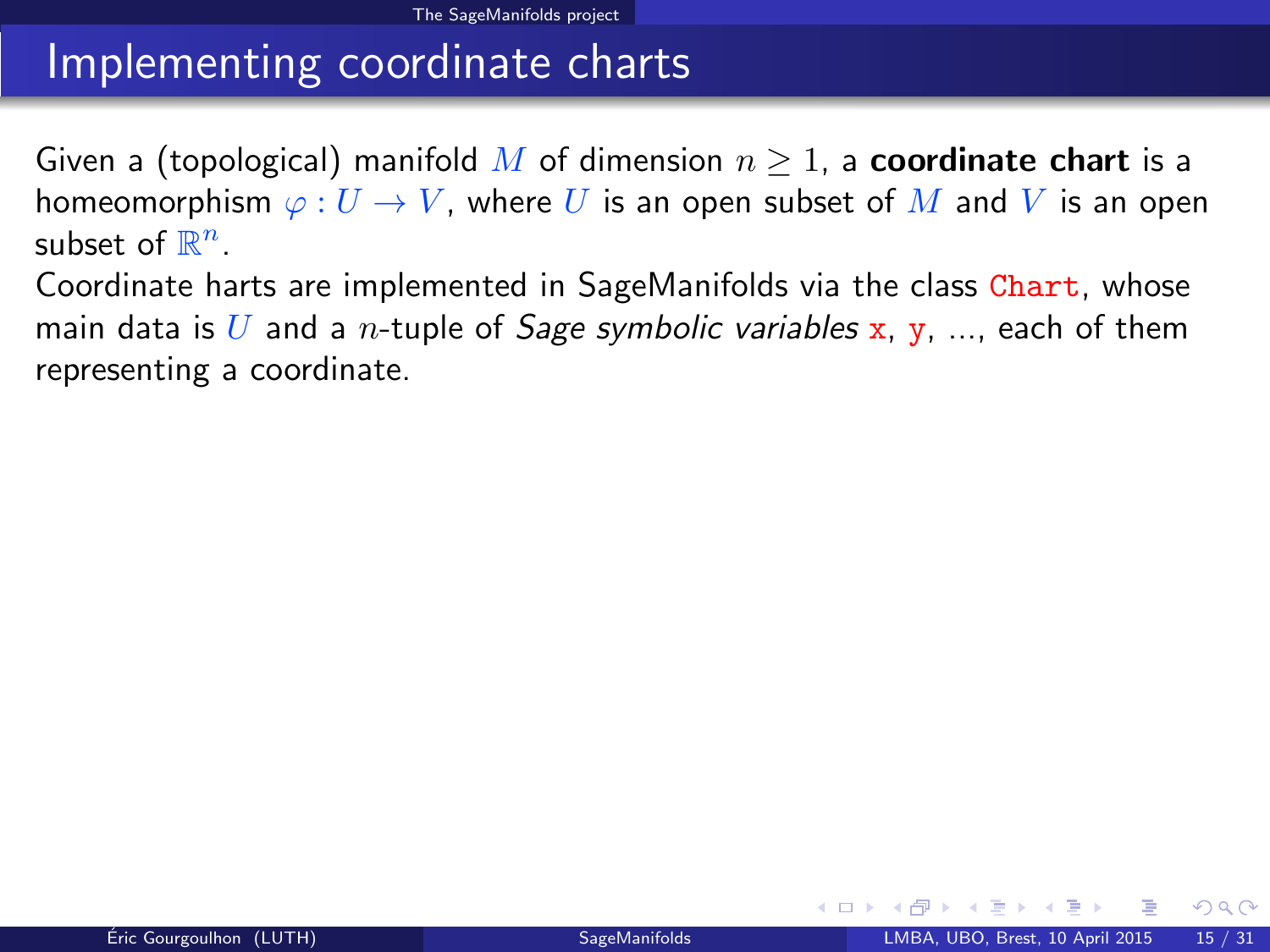### Implementing coordinate charts

Given a (topological) manifold M of dimension  $n \geq 1$ , a **coordinate chart** is a homeomorphism  $\varphi: U \to V$ , where U is an open subset of M and V is an open subset of  $\mathbb{R}^n$ .

Coordinate harts are implemented in SageManifolds via the class Chart, whose main data is U and a *n*-tuple of *Sage symbolic variables* x, y, ..., each of them representing a coordinate.

In general, more than one chart is required to cover the entire manifold:

#### Examples:

- at least 2 charts are necessary to cover the *n*-dimensional sphere  $\mathbb{S}^n$  ( $n \ge 1$ ) and the torus  $\mathbb{T}^2$
- $\bullet$  at least 3 charts are necessary to cover the real projective plane  $\mathbb{RP}^2$

<span id="page-22-0"></span> $\Omega$ 

**K ロ ト K 何 ト K ヨ ト K**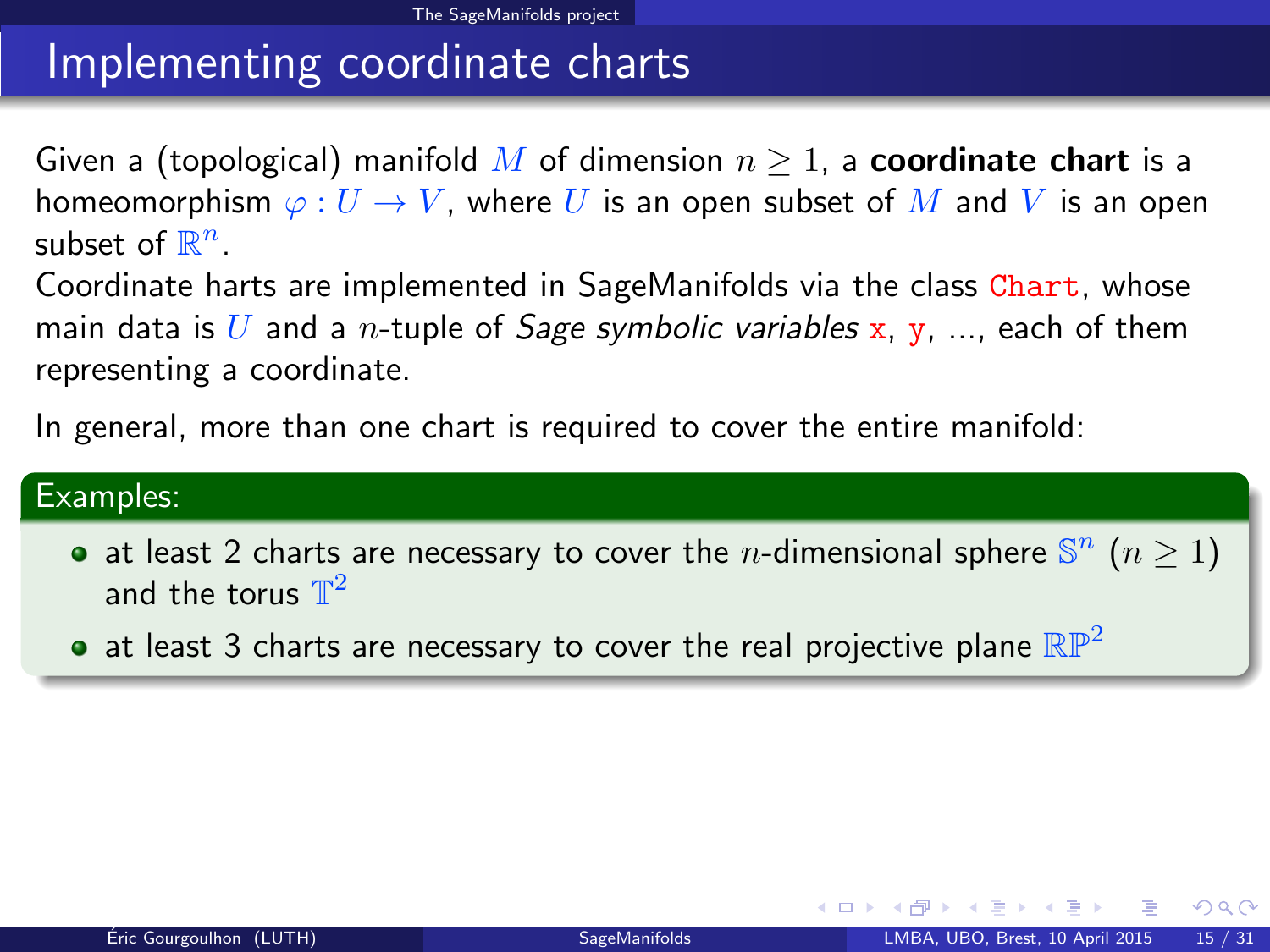# Implementing coordinate charts

Given a (topological) manifold M of dimension  $n \geq 1$ , a **coordinate chart** is a homeomorphism  $\varphi: U \to V$ , where U is an open subset of M and V is an open subset of  $\mathbb{R}^n$ .

Coordinate harts are implemented in SageManifolds via the class Chart, whose main data is U and a *n*-tuple of *Sage symbolic variables* x, y, ..., each of them representing a coordinate.

In general, more than one chart is required to cover the entire manifold:

#### Examples:

- at least 2 charts are necessary to cover the *n*-dimensional sphere  $\mathbb{S}^n$  ( $n \ge 1$ ) and the torus  $\mathbb{T}^2$
- at least 3 charts are necessary to cover the real projective plane  $\mathbb{RP}^2$

In SageManifolds, an arbitrary number of charts can be introduced

To fully specify the manifold, one shall also provide the transition maps on overlapping chart domains (SageManifolds class CoordChange)

<span id="page-23-0"></span> $QQ$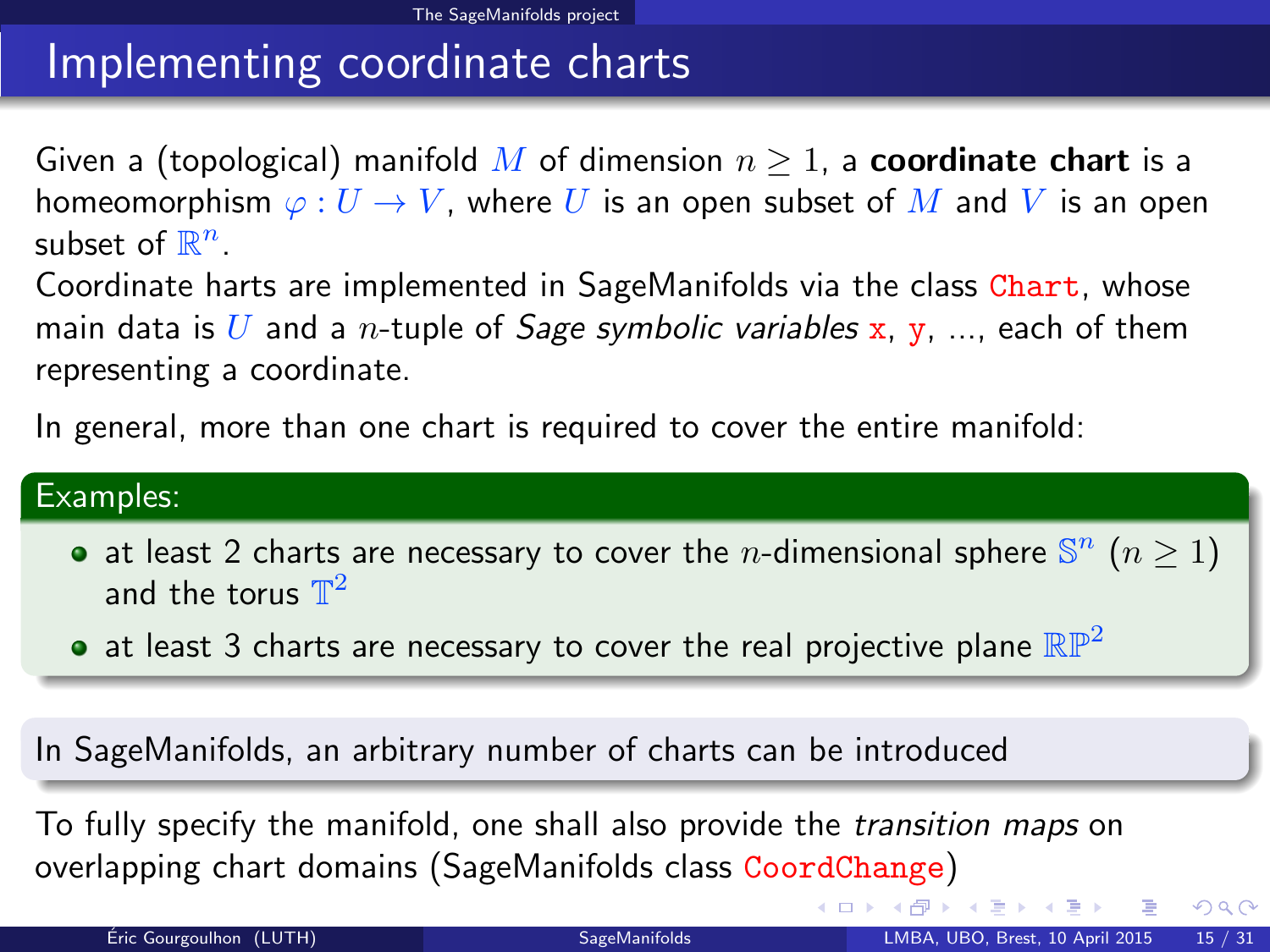### Implementing scalar fields

A scalar field on manifold  $M$  is a smooth mapping

 $f: U \subset M \longrightarrow \mathbb{R}$  $p \longrightarrow f(p)$ 

where  $U$  is an open subset of  $M$ .

<span id="page-24-0"></span> $299$ 

メロト メ何ト メミト メミト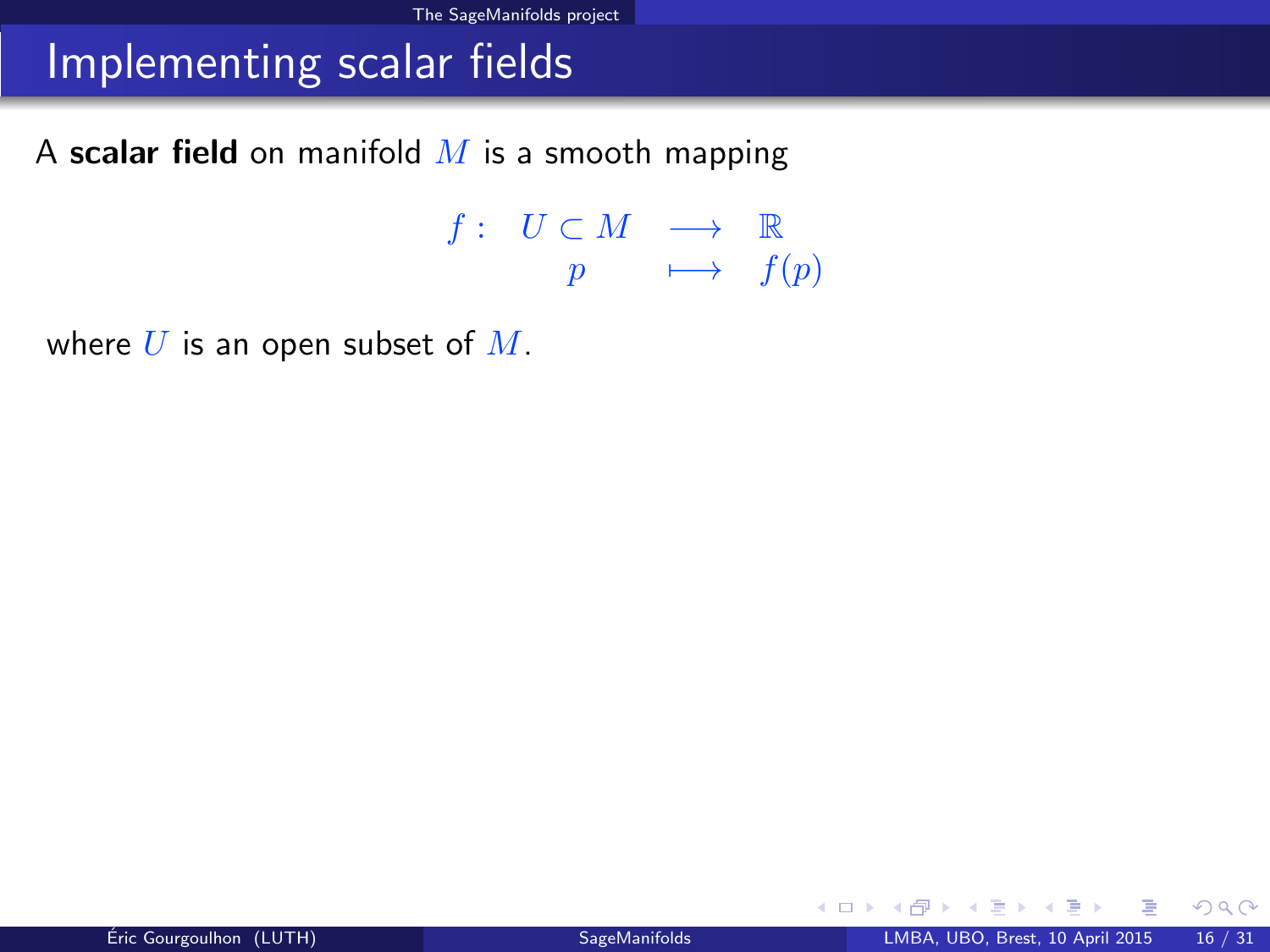### Implementing scalar fields

A scalar field on manifold  $M$  is a smooth mapping

 $f: U \subset M \longrightarrow \mathbb{R}$  $p \longrightarrow f(p)$ 

where  $U$  is an open subset of  $M$ .

A scalar field maps *points*, not *coordinates*, to real numbers  $\implies$  an object f in the ScalarField class has different **coordinate** representations in different charts defined on  $U$ .

<span id="page-25-0"></span> $\Omega$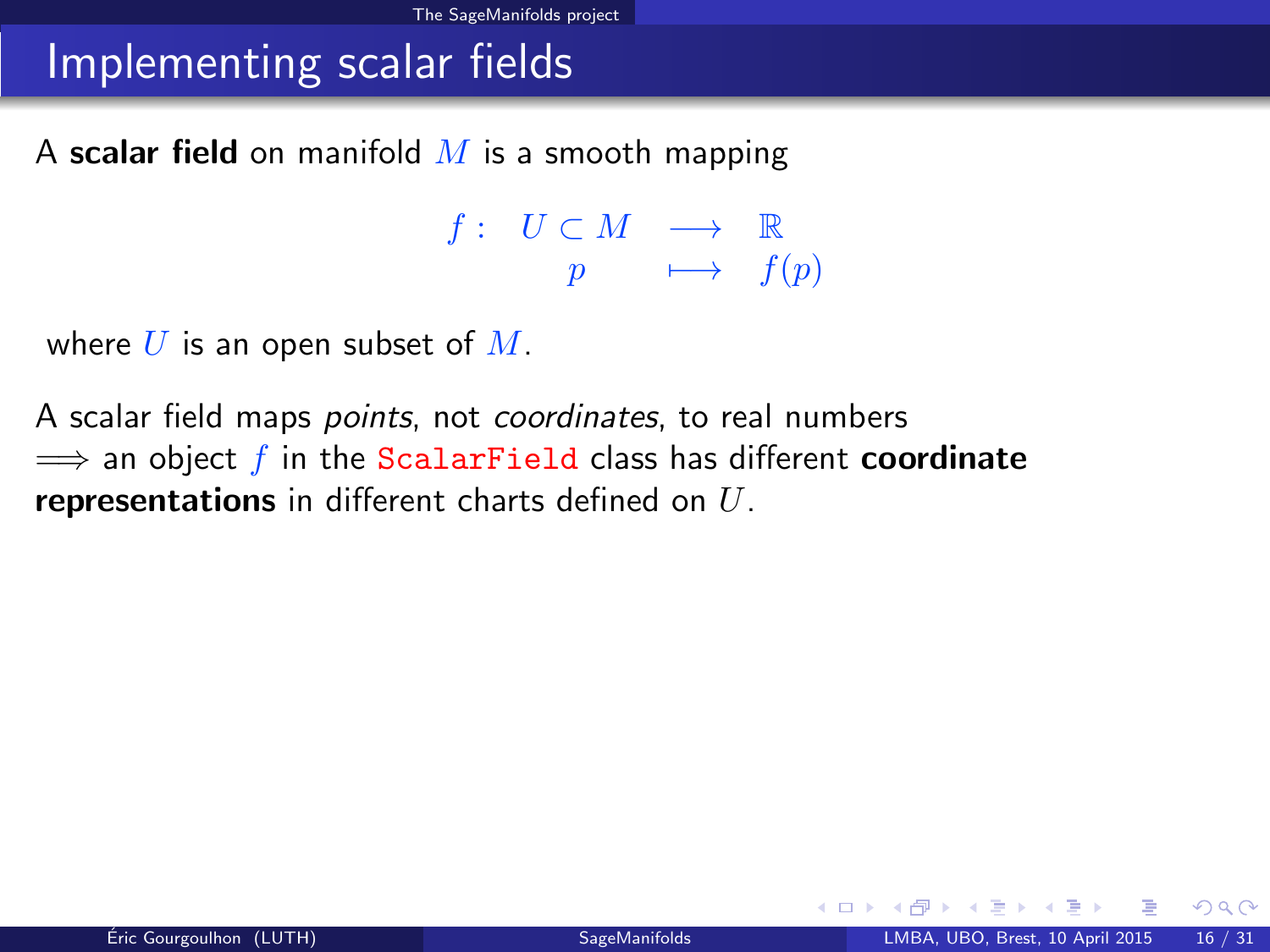### Implementing scalar fields

A scalar field on manifold  $M$  is a smooth mapping

<span id="page-26-0"></span> $f: U \subset M \longrightarrow \mathbb{R}$  $p \longrightarrow f(p)$ 

where  $U$  is an open subset of  $M$ .

A scalar field maps *points*, not *coordinates*, to real numbers  $\implies$  an object f in the ScalarField class has different coordinate representations in different charts defined on  $U$ .

The various coordinate representations  $F, \hat{F}, \dots$  of f are stored as a Python dictionary whose keys are the charts  $C, \hat{C}, \dots$ 

$$
f.\text{express} = \left\{C : F, \ C : \hat{F}, \dots\right\}
$$
\n
$$
\text{with } f(p) = F\left(\frac{x^1}{\dots}, \frac{x^n}{\dots}\right) = \hat{F}\left(\frac{\hat{x}^1}{\dots}, \frac{\hat{x}^n}{\dots}\right) = \dots
$$
\n
$$
\text{point} \quad \text{coord. of } p \quad \text{coord. of } p \quad \text{in chart } \hat{C}
$$
\n
$$
\text{Eiric Gourgoulhon (LUTH)} \quad \text{SagelManifolds} \quad \text{LMBO, B rest, 10 April 2015} \quad \text{16 / 31}
$$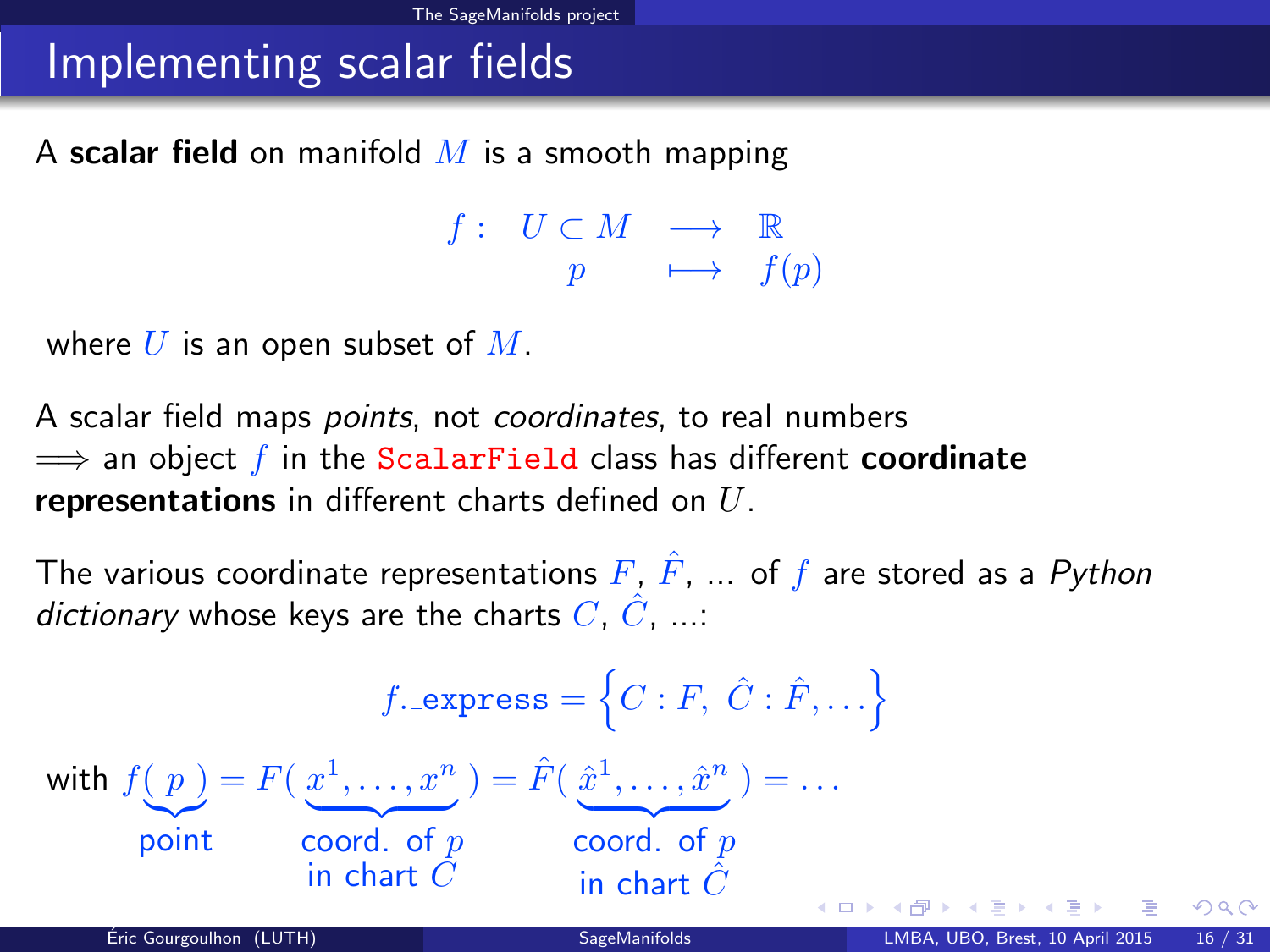### The scalar field algebra

Given an open subset  $U \subset M$ , the set  $C^\infty(U)$  of scalar fields defined on  $U$  has naturally the structure of a **commutative algebra over**  $\mathbb{R}$ : it is clearly a vector space over  $\mathbb R$  and it is endowed with a commutative ring structure by pointwise multiplication:

 $\forall f, g \in C^{\infty}(U), \quad \forall p \in U, \quad (f.g)(p) := f(p)g(p)$ 

The algebra  $C^\infty(U)$  is implemented in SageManifolds via the class ScalarFieldAlgebra.

<span id="page-27-0"></span> $\Omega$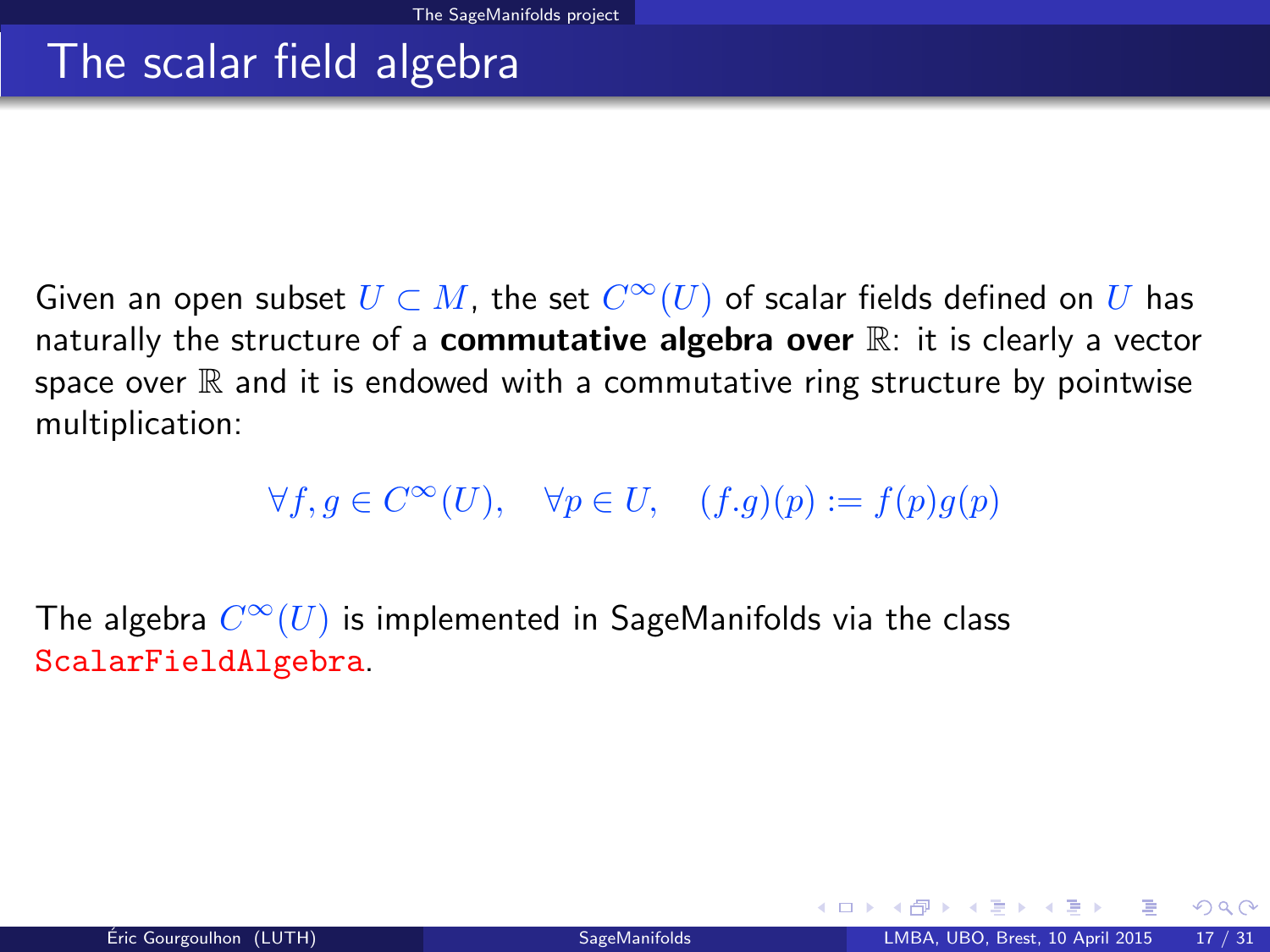### Classes for scalar fields



<span id="page-28-0"></span> $298$ 

**← ロ ▶ → イ 同**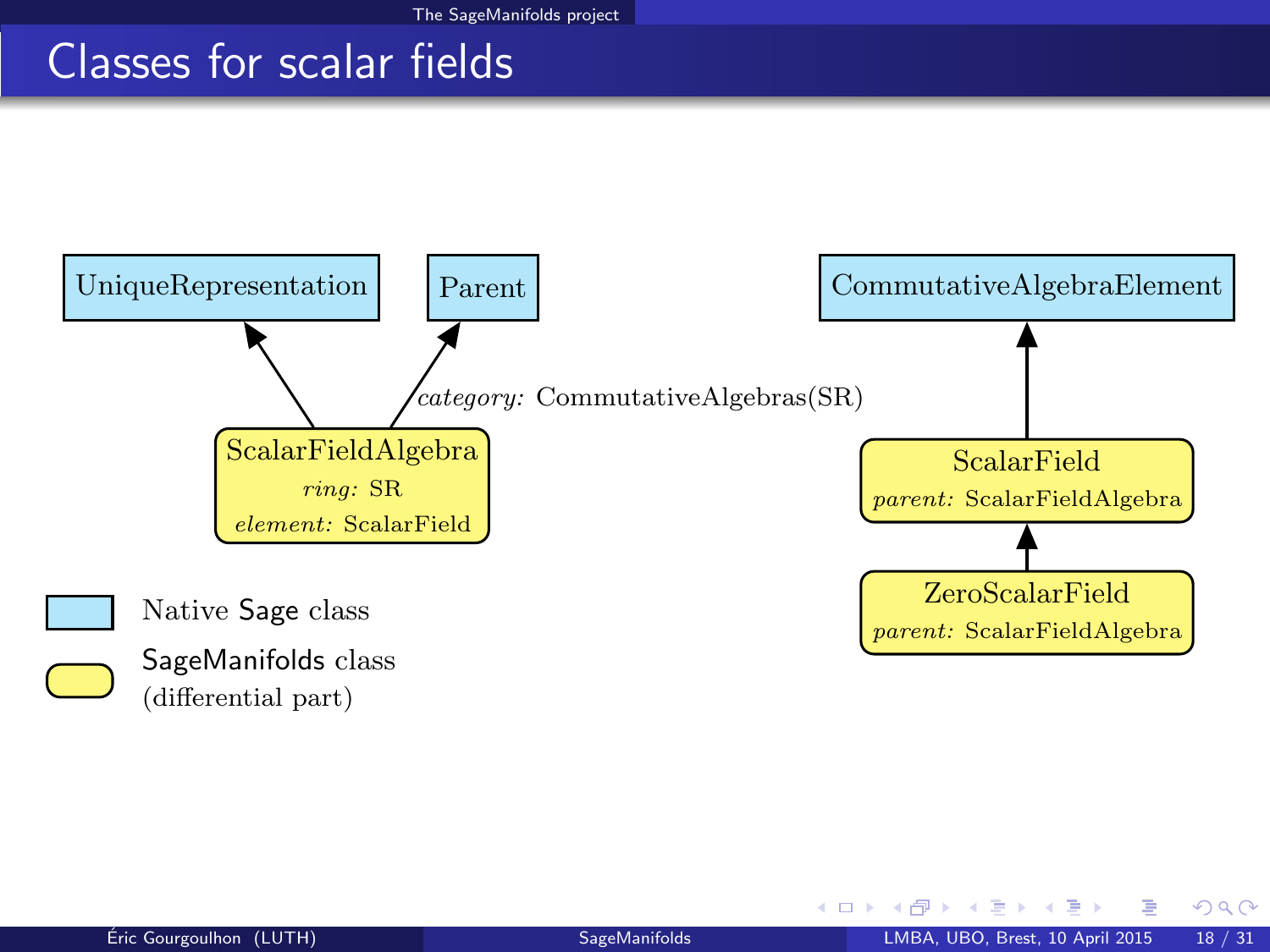# Vector field modules

Given an open subset  $U \subset M$ , the set  $\mathcal{X}(U)$  of smooth vector fields defined on U has naturally the structure of a **module over the scalar field algebra**  $C^\infty(U).$ 

 $\mathcal{X}(U)$  is a free module  $\iff U$  admits a global vector frame  $(e_a)_{1\leq a\leq n}$ .

 $\forall v \in \mathcal{X}(U), \quad v = v^a \mathbf{e}_a, \quad \text{with } v^a \in C^\infty(U)$ 

At any point  $p \in U$ , the above translates into an identity in the *tangent vector* space  $T_pM$ :

 $\boldsymbol{v}(p) = v^a(p) \; \boldsymbol{e}_a(p), \quad \text{with } v^a(p) \in \mathbb{R}$ 

#### Example:

If U is the domain of a coordinate chart  $(x^a)_{1\leq a\leq n}$ ,  $\mathcal{X}(U)$  is a free module of rank  $n$  over  $C^\infty(U)$ , a basis of it being the coordinate frame  $(\partial/\partial x^a)_{1\leq a\leq n}.$ 

<span id="page-29-0"></span> $QQ$ 

メロト メ何ト メミト メミト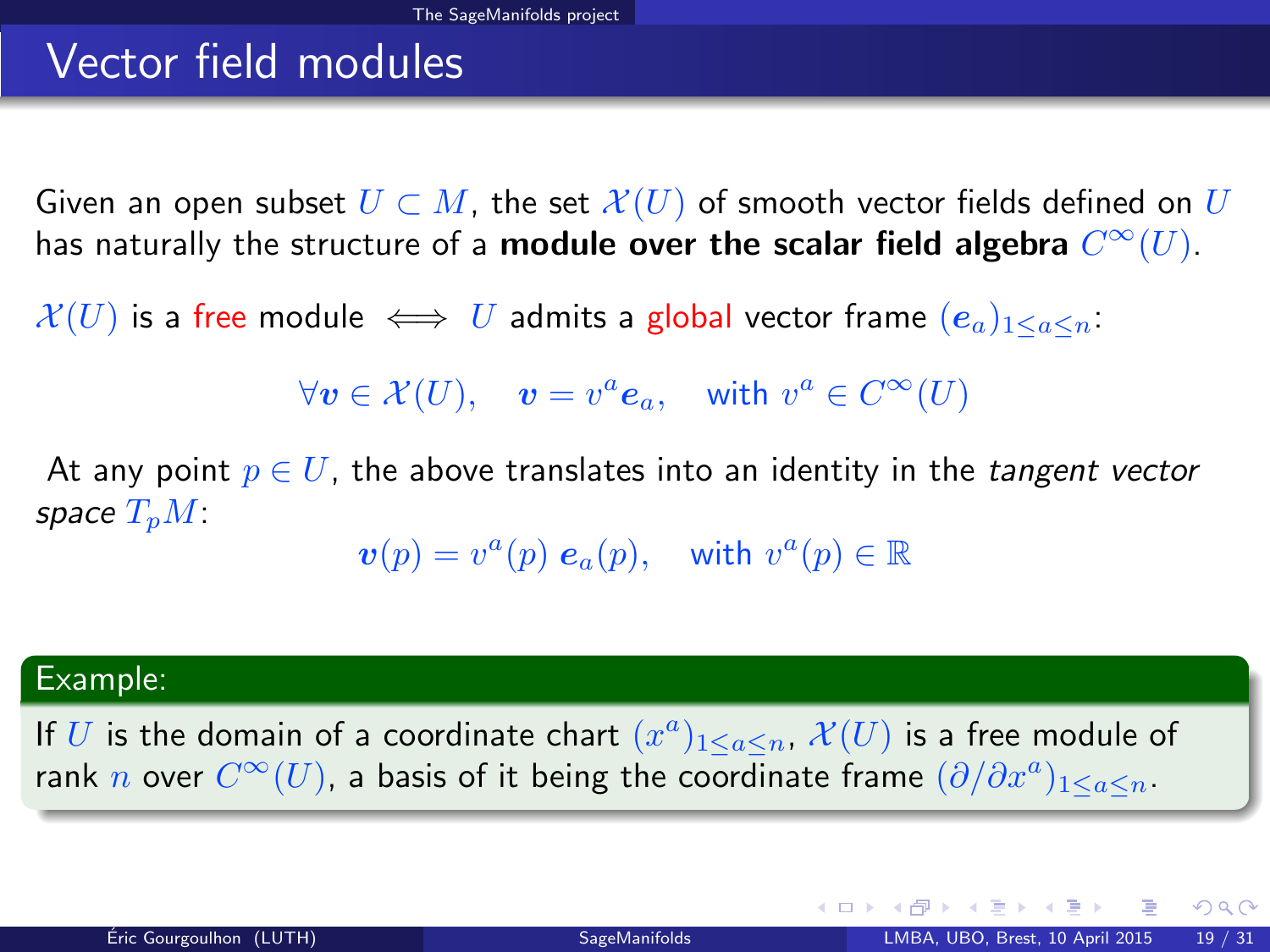# Parallelizable manifolds

| M is a <b>parallelizable manifold</b> $\iff$ M admits a global vector frame |                                          |
|-----------------------------------------------------------------------------|------------------------------------------|
|                                                                             | $\iff$ $\mathcal{X}(M)$ is a free module |
|                                                                             | $\iff$ M's tangent bundle is trivial:    |
|                                                                             | $TM \sim M \times \mathbb{R}^n$          |
|                                                                             |                                          |

**≮ロ ▶ ⊀ 伊 ▶** 

 $\mathcal{A}$ э  $\sim$  <span id="page-30-0"></span> $299$ 

ŧ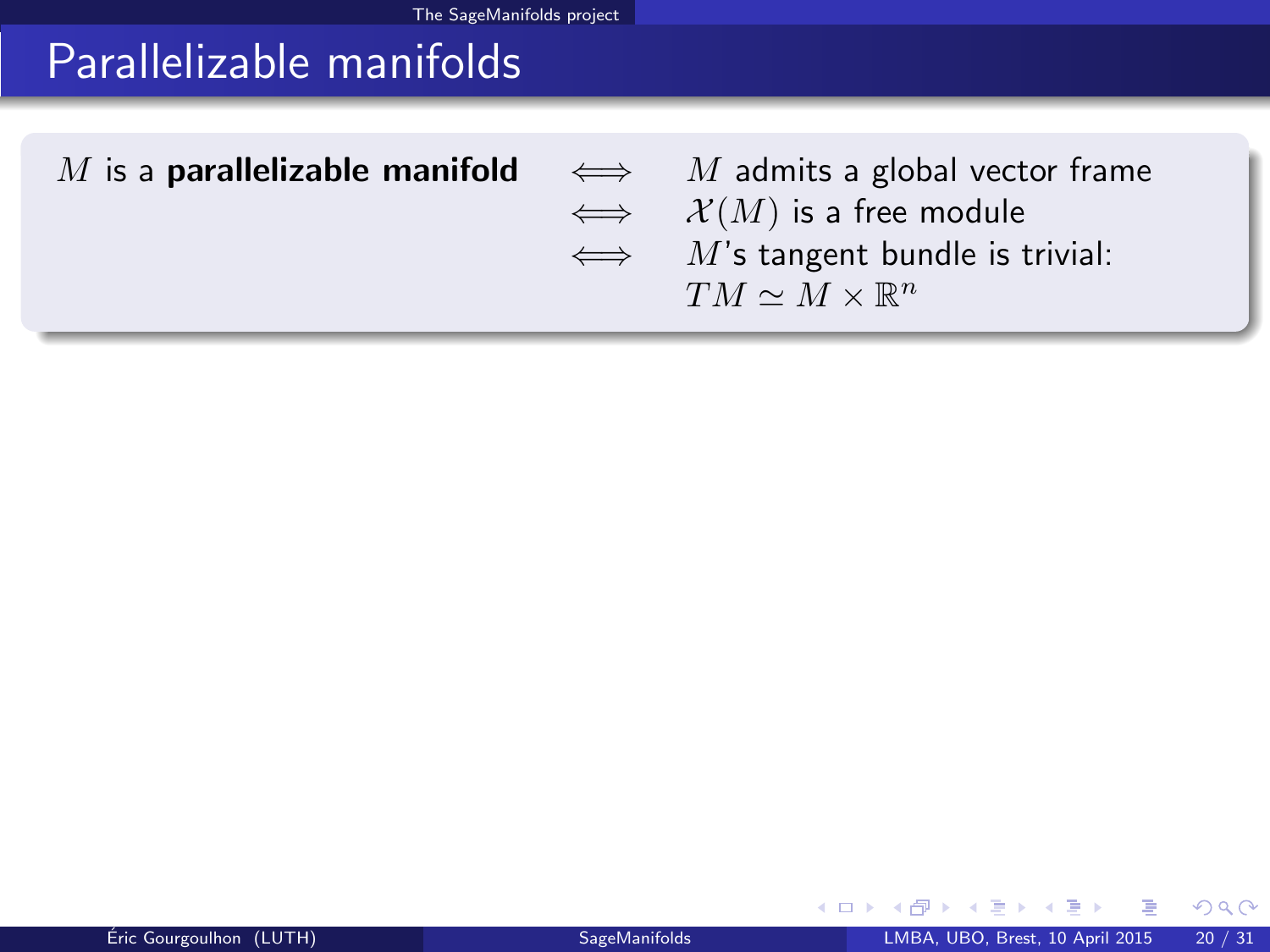# Parallelizable manifolds

M is a **parallelizable manifold**  $\iff$  M admits a global vector frame  $\iff$   $\mathcal{X}(M)$  is a free module  $\iff$  M's tangent bundle is trivial:  $TM \simeq M \times \mathbb{R}^n$ 

### Examples of parallelizable manifolds

- $\mathbb{R}^n$  (global coordinate charts  $\Rightarrow$  global vector frames)
- the circle  $\mathbb{S}^1$  (NB: no global coordinate chart)
- the torus  $\mathbb{T}^2 = \mathbb{S}^1 \times \mathbb{S}^1$
- the 3-sphere  $\mathbb{S}^3 \simeq \mathrm{SU}(2)$ , as any Lie group
- the 7-sphere  $\mathbb{S}^7$
- any orientable 3-manifold (Steenrod theorem)

<span id="page-31-0"></span> $\Omega$ 

◂<del>◻▸ кฅ</del>▸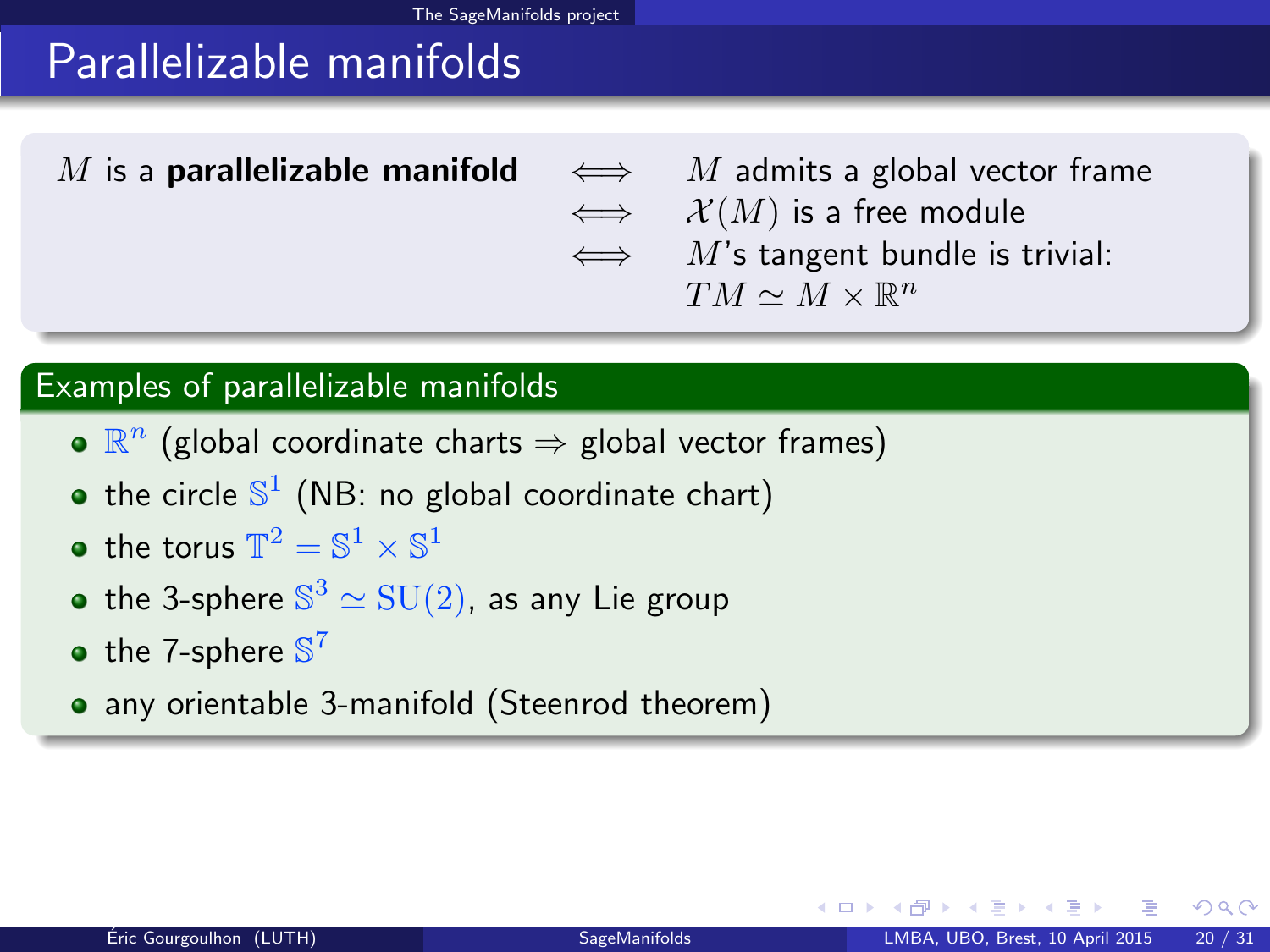# Parallelizable manifolds

M is a **parallelizable manifold**  $\iff$  M admits a global vector frame  $\iff$   $\mathcal{X}(M)$  is a free module  $\iff$  M's tangent bundle is trivial:  $TM \simeq M \times \mathbb{R}^n$ 

### Examples of parallelizable manifolds

- $\mathbb{R}^n$  (global coordinate charts  $\Rightarrow$  global vector frames)
- the circle  $\mathbb{S}^1$  (NB: no global coordinate chart)
- the torus  $\mathbb{T}^2 = \mathbb{S}^1 \times \mathbb{S}^1$
- the 3-sphere  $\mathbb{S}^3 \simeq \mathrm{SU}(2)$ , as any Lie group
- the 7-sphere  $\mathbb{S}^7$
- any orientable 3-manifold (Steenrod theorem)

### Examples of non-parallelizable manifolds

- the sphere  $\mathbb{S}^2$  (hairy ball theorem!) and any n-sphere  $\mathbb{S}^n$  with  $n \not\in \{1,3,7\}$
- <span id="page-32-0"></span>• the real projective plane  $\mathbb{RP}^2$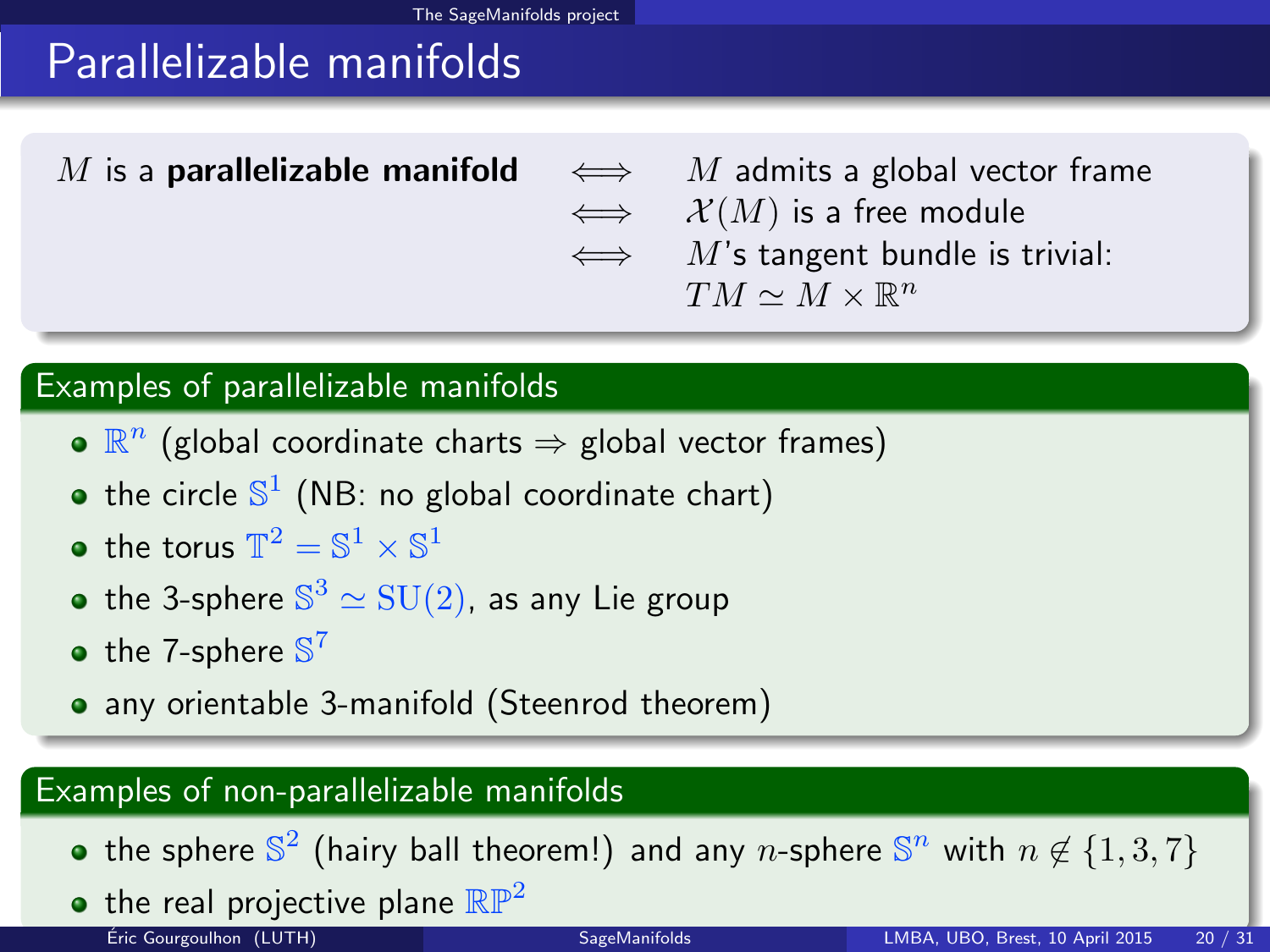### Implementing vector fields

Ultimately, in SageManifolds, vector fields are to be described by their components w.r.t. various vector frames.

If the manifold  $M$  is not parallelizable, we assume that it can be covered by a finite number N of parallelizable open subsets  $U_i$   $(1 \le i \le N)$  (OK for M compact). We then consider restrictions of vector fields to these domains:

<span id="page-33-0"></span> $\Omega$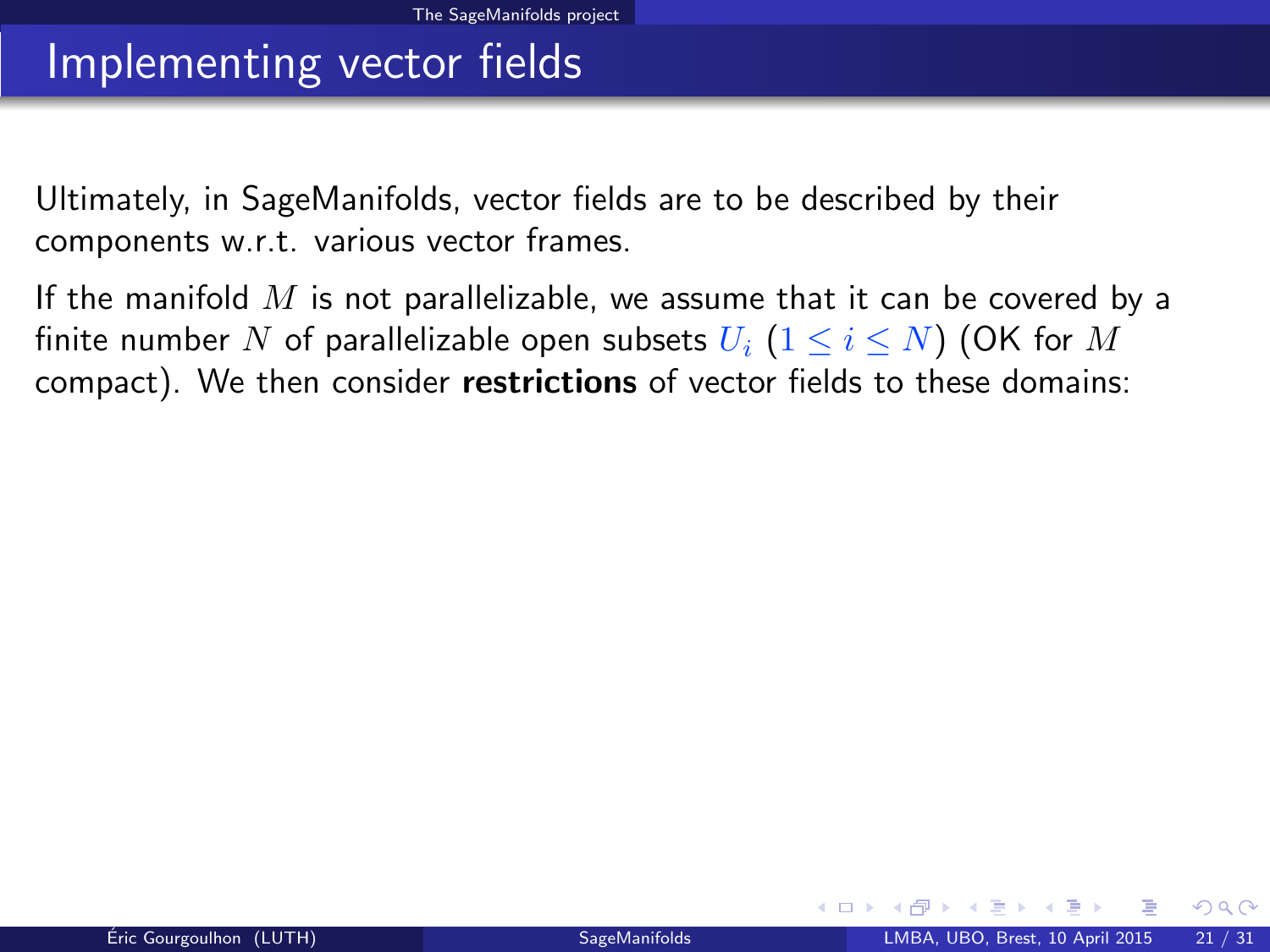### Implementing vector fields

Ultimately, in SageManifolds, vector fields are to be described by their components w.r.t. various vector frames.

If the manifold  $M$  is not parallelizable, we assume that it can be covered by a finite number N of parallelizable open subsets  $U_i$   $(1 \le i \le N)$  (OK for M compact). We then consider restrictions of vector fields to these domains:

For each i,  $\mathcal{X}(U_i)$  is a free module of rank  $n = \dim M$  and is implemented in SageManifolds as an instance of VectorFieldFreeModule, which is a subclass of FiniteRankFreeModule.

Each vector field  $\boldsymbol{v} \in \mathcal{X}(U_i)$  has different set of components  $(v^a)_{1 \leq a \leq n}$  in different vector frames  $(e_a)_{1\leq a\leq n}$  introduced on  $U_i$ . They are stored as a  $Python$ dictionary whose keys are the vector frames:

 $\boldsymbol{v}$ . components =  $\{(\boldsymbol{e}): (v^a),\; (\hat{\boldsymbol{e}}): (\hat{v}^a), \ldots\}$ 

<span id="page-34-0"></span> $\Omega$ 

イロト イ押ト イヨト イ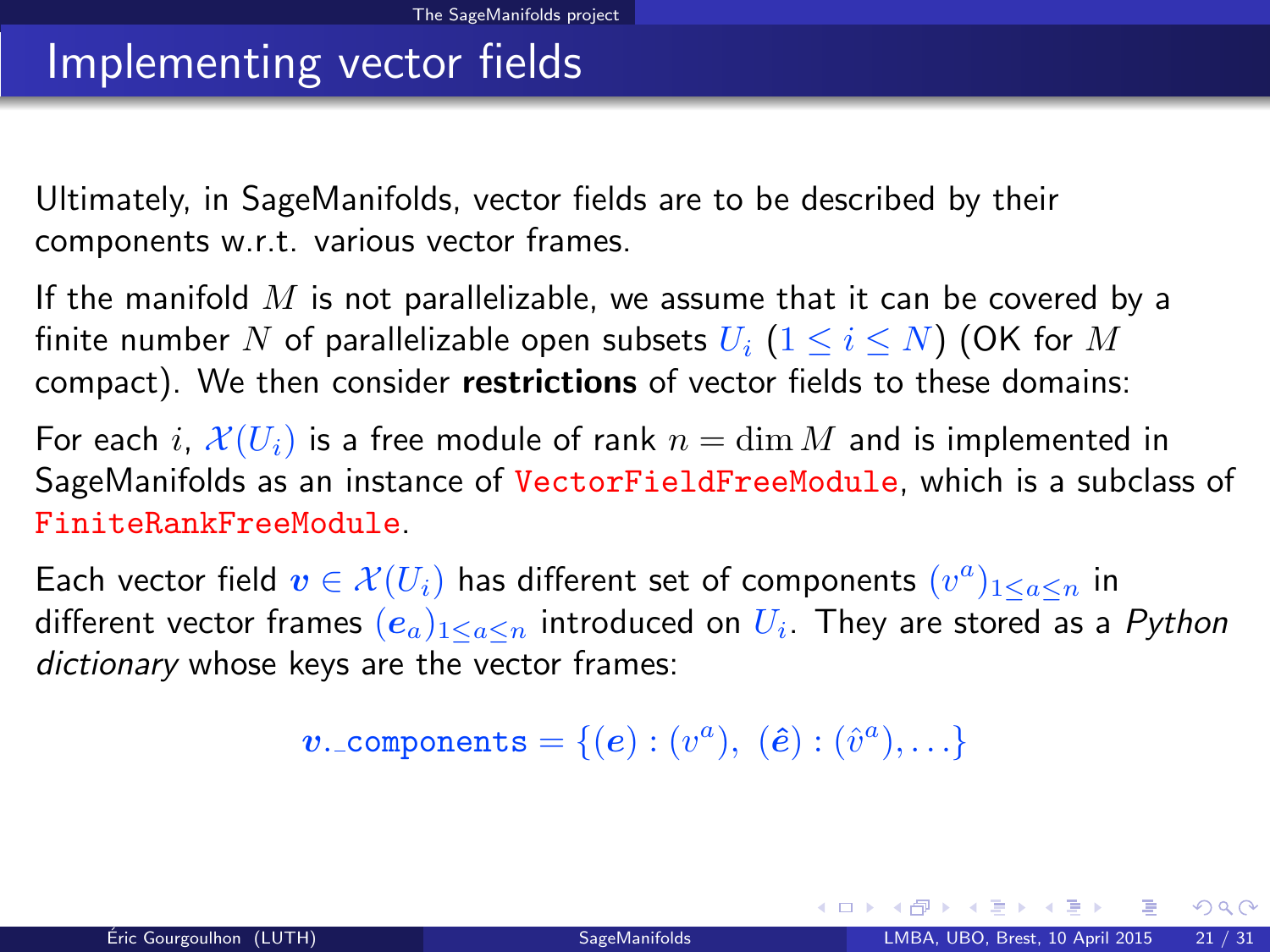### <span id="page-35-0"></span>Module classes in SageManifolds

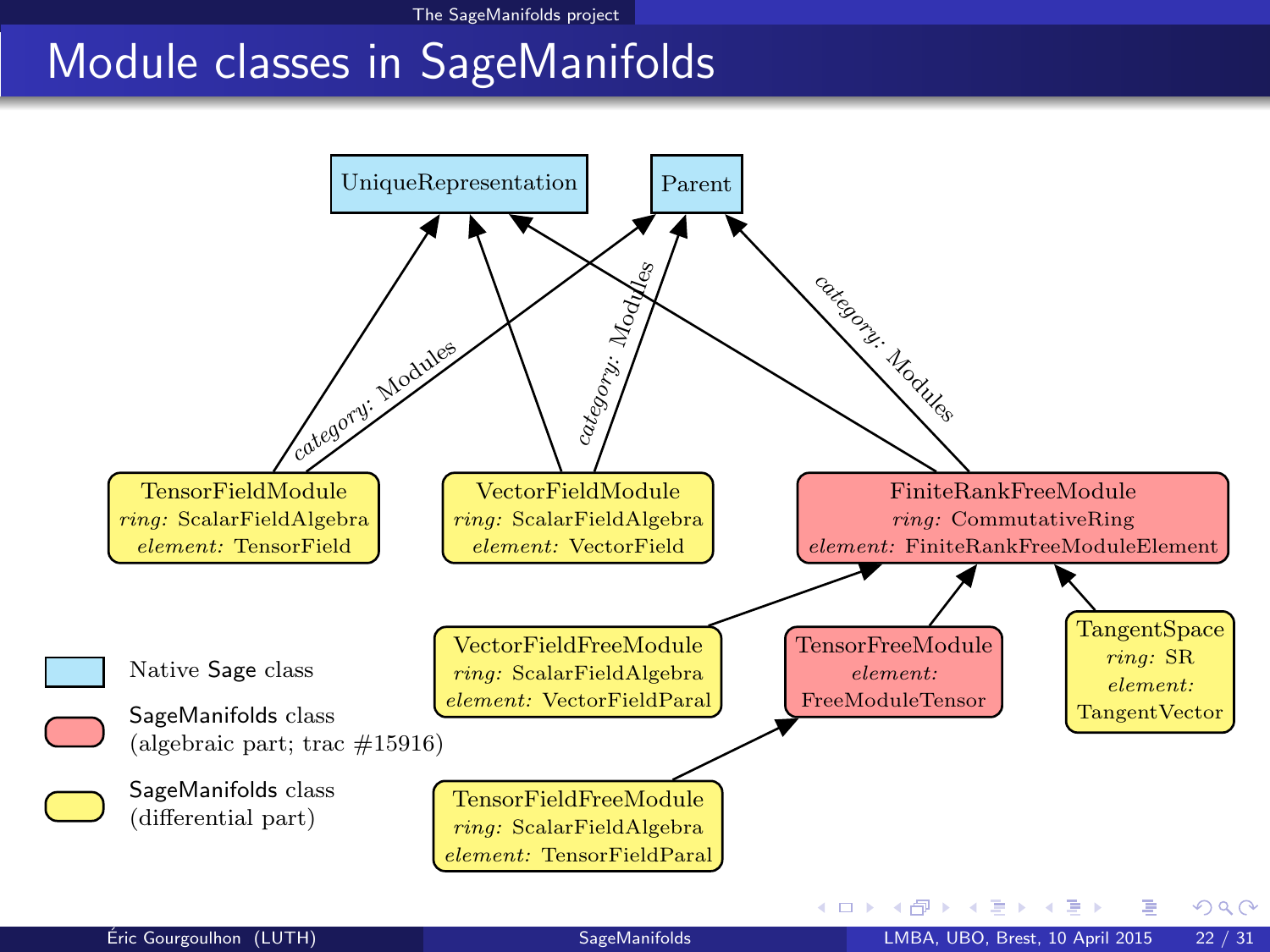### Tensor field classes



<span id="page-36-0"></span>÷. **SIL** 

**←ロ ▶ ← イ 同 →**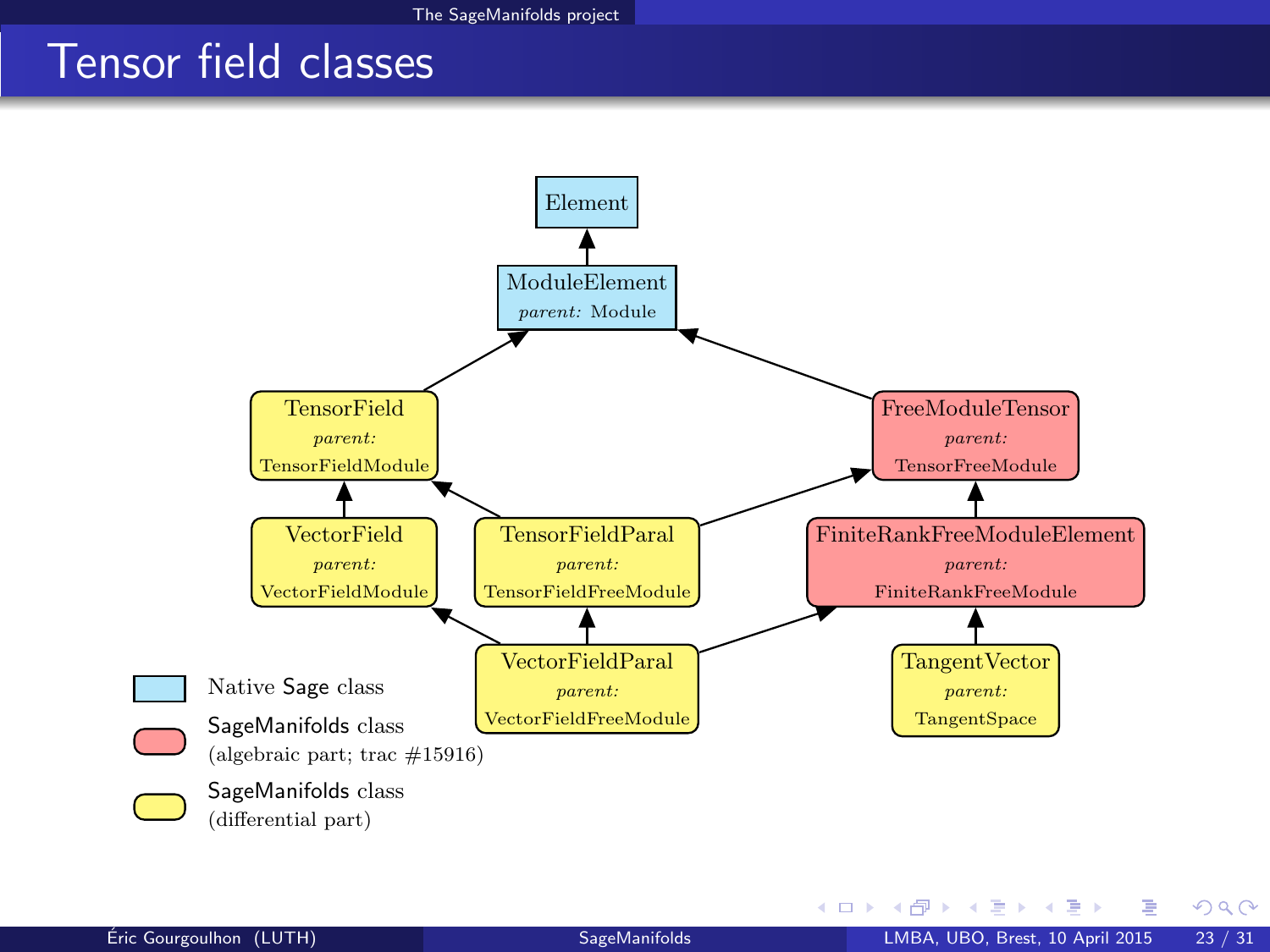### Tensor field storage

<span id="page-37-0"></span>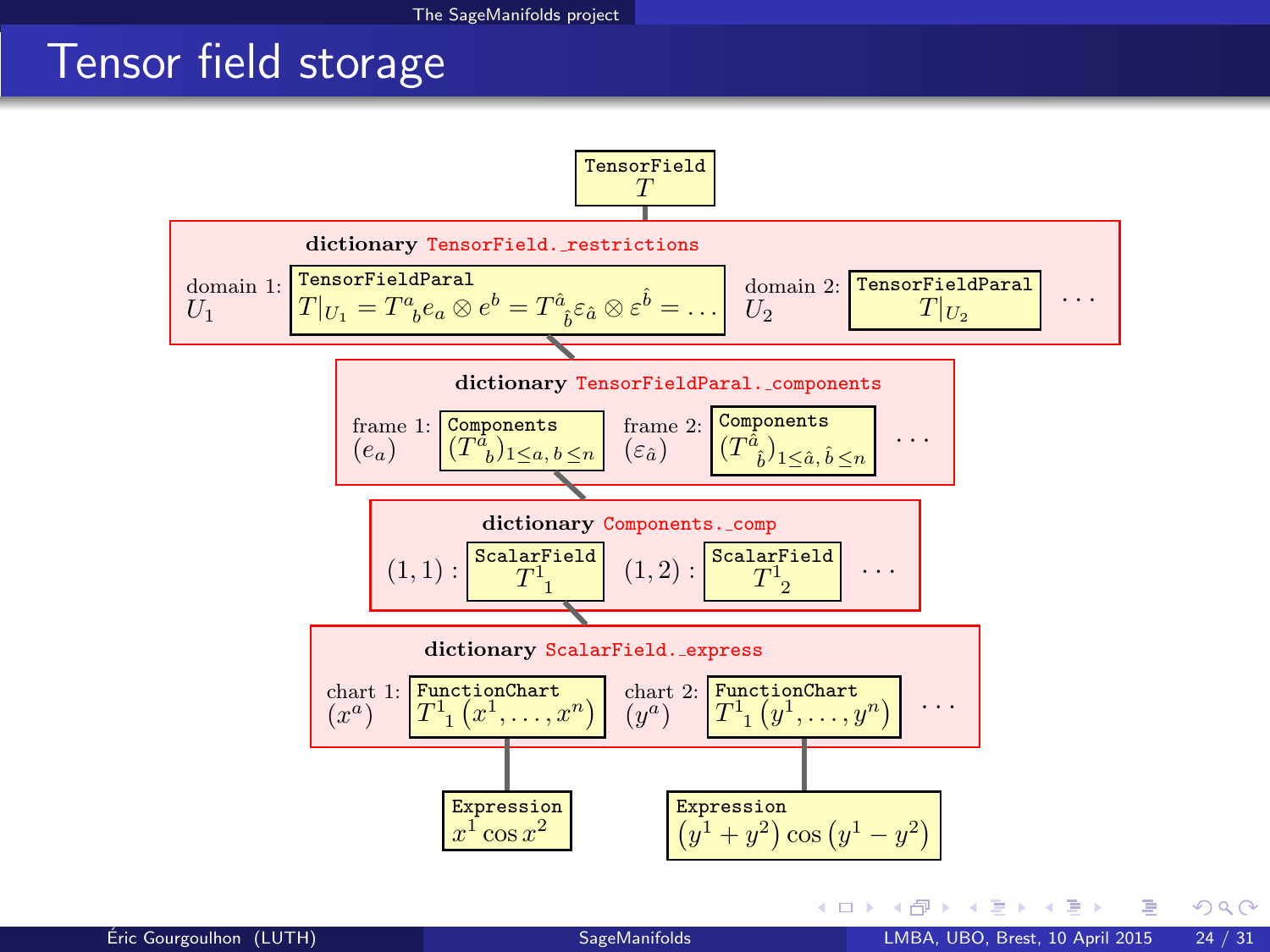# **Outline**

- [Differential geometry and tensor calculus on a computer](#page-2-0)
- [The SageManifolds project](#page-17-0)
- 3 [A concrete example:](#page-38-0)  $\mathbb{S}^2$
- **[Conclusion and perspectives](#page-40-0)**

<span id="page-38-0"></span> $\sim$ 

**K ロ ▶ K 何 ▶ K 手**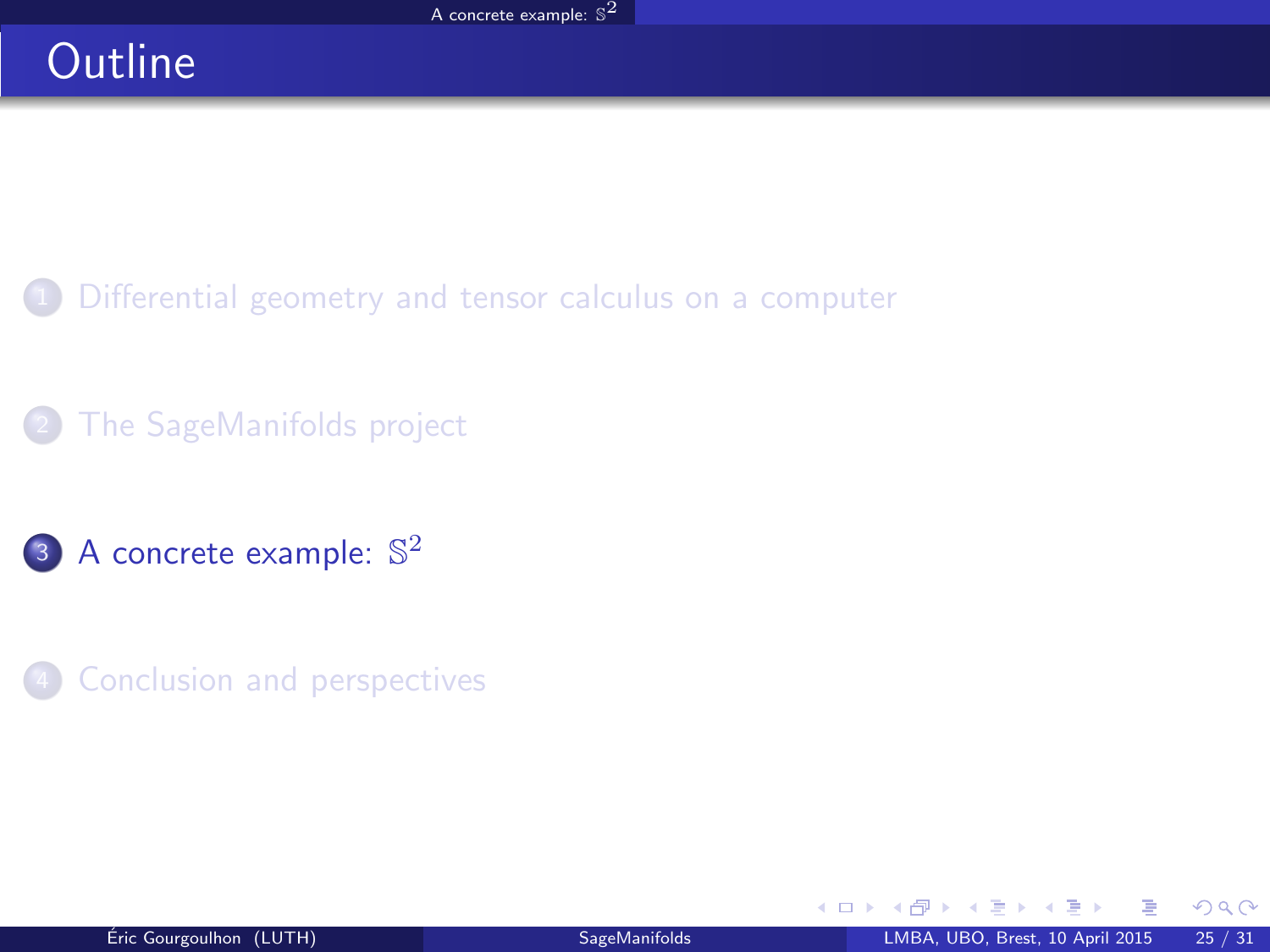#### [A concrete example:](#page-39-0)  $\mathbb{S}^2$

### The 2-sphere example



<span id="page-39-0"></span>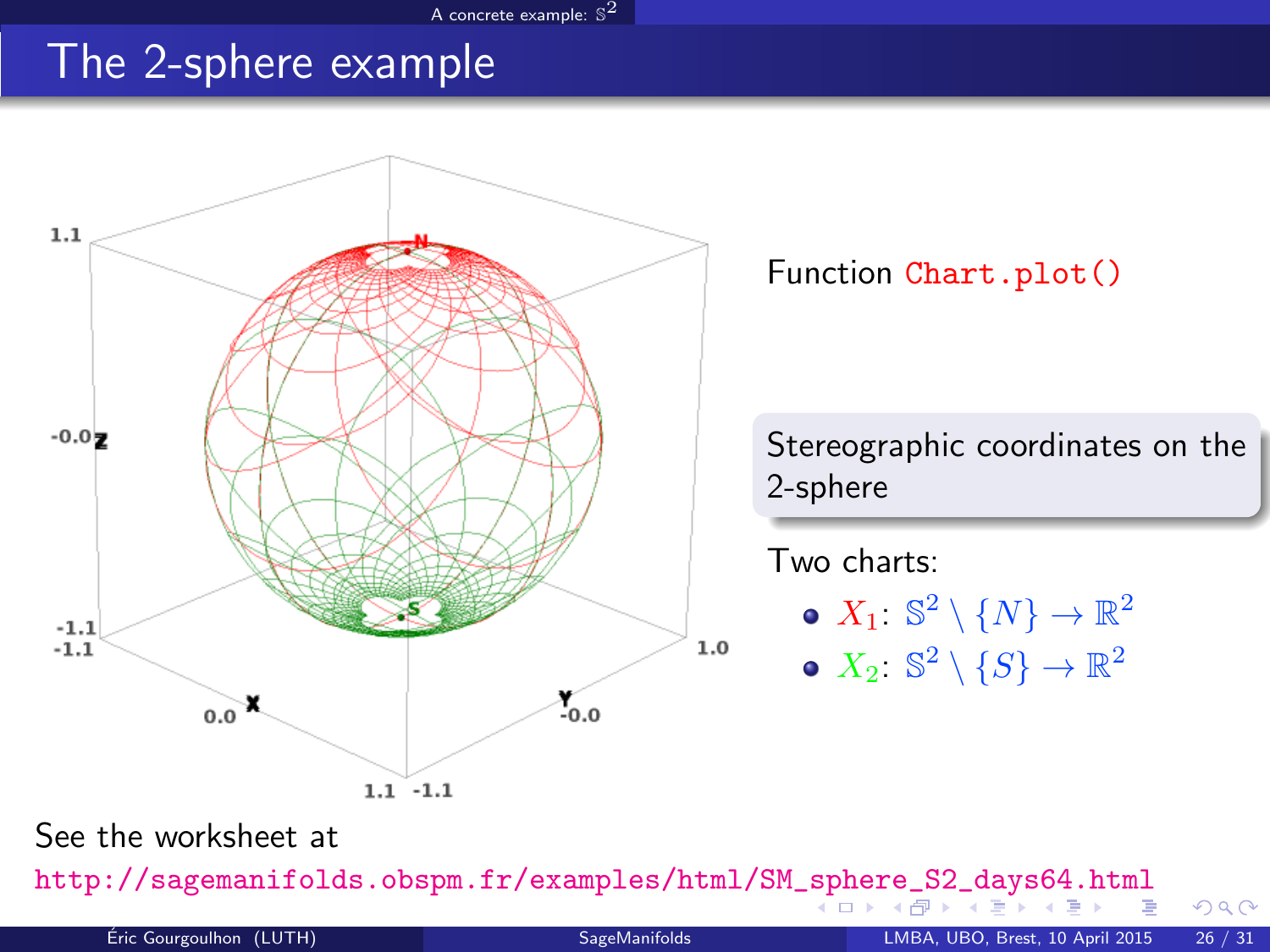# **Outline**

- [Differential geometry and tensor calculus on a computer](#page-2-0)
- [The SageManifolds project](#page-17-0)
- 3 [A concrete example:](#page-38-0)  $\mathbb{S}^2$
- 4 [Conclusion and perspectives](#page-40-0)

<span id="page-40-0"></span>舌  $\sim$ 

**K ロ ▶ K 何 ▶ K**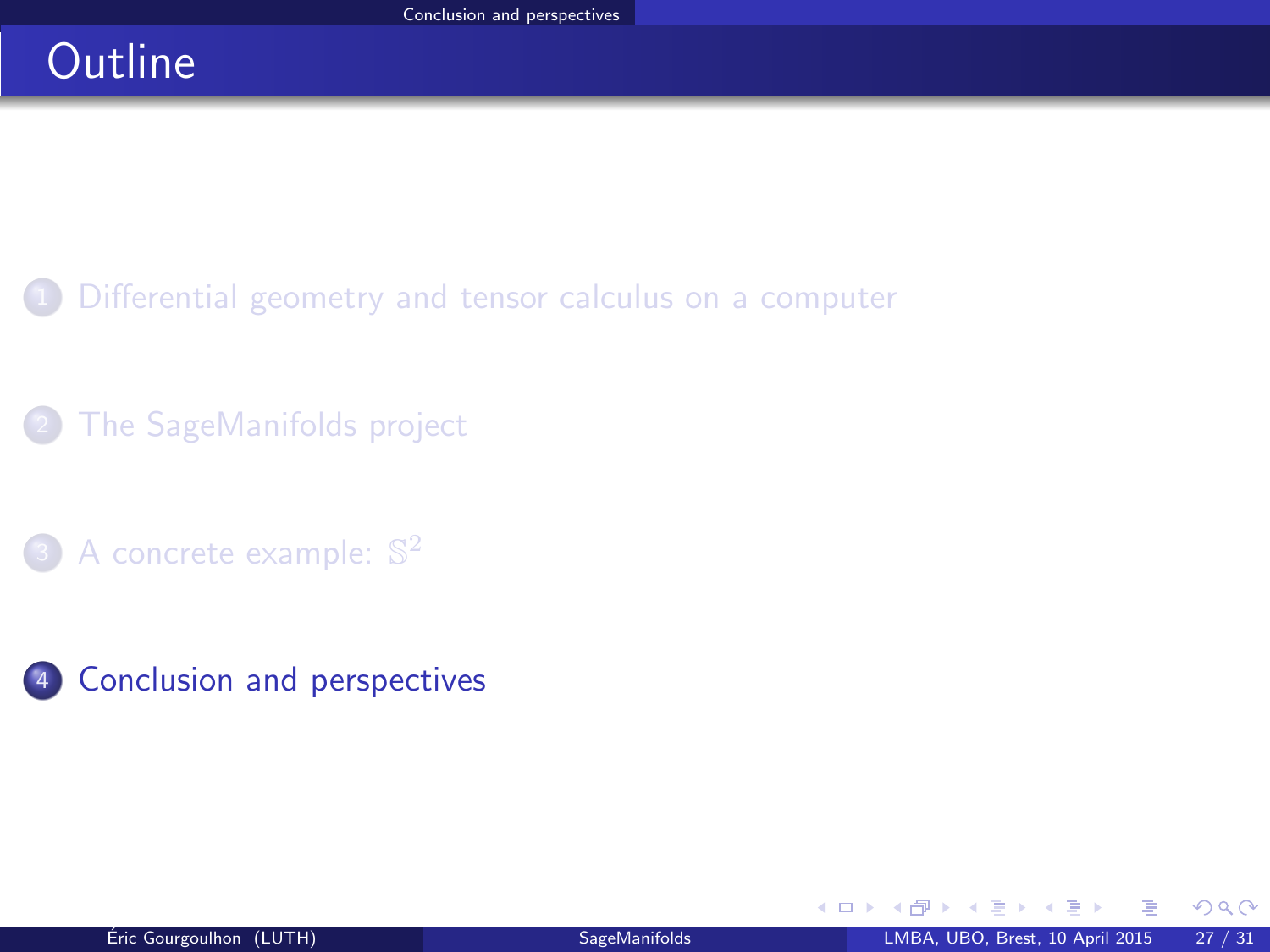### Conclusion and perspectives

• SageManifolds is a work in progress

 $\sim$  47,000 lines of Python code up to now (including comments and doctests)

A preliminary version (v0.7) is freely available (GPL) at <http://sagemanifolds.obspm.fr/> and the development version is available from the Git repository <https://github.com/sagemanifolds/sage>

<span id="page-41-0"></span> $\Omega$ 

◂<del>◻▸ кฅ</del>▸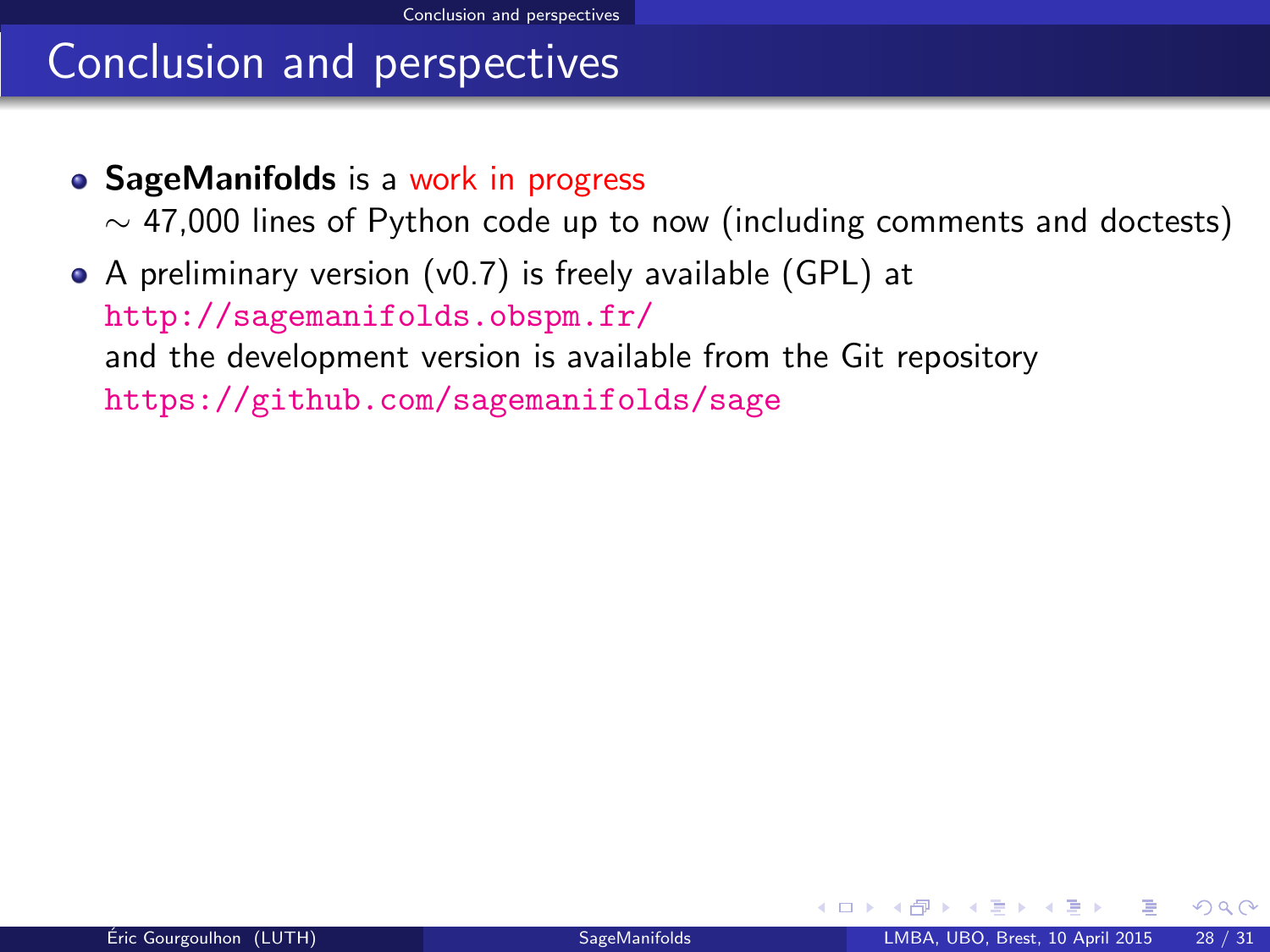# Conclusion and perspectives

• SageManifolds is a work in progress

 $\sim$  47,000 lines of Python code up to now (including comments and doctests)

A preliminary version (v0.7) is freely available (GPL) at <http://sagemanifolds.obspm.fr/> and the development version is available from the Git repository <https://github.com/sagemanifolds/sage>

### Example: installing SageManifolds 0.7 in a branch of a Sage 6.5 install

cd <your Sage root directory> git remote add sm-github<https://github.com/sagemanifolds/sage.git> git fetch -t sm-github sm-v0.7 git checkout -b sagemanifolds git merge FETCH HEAD make

More details at <http://sagemanifolds.obspm.fr/download.html>

**K ロ ▶ | K 伺 ▶ | K ヨ ▶ |** 

<span id="page-42-0"></span> $QQ$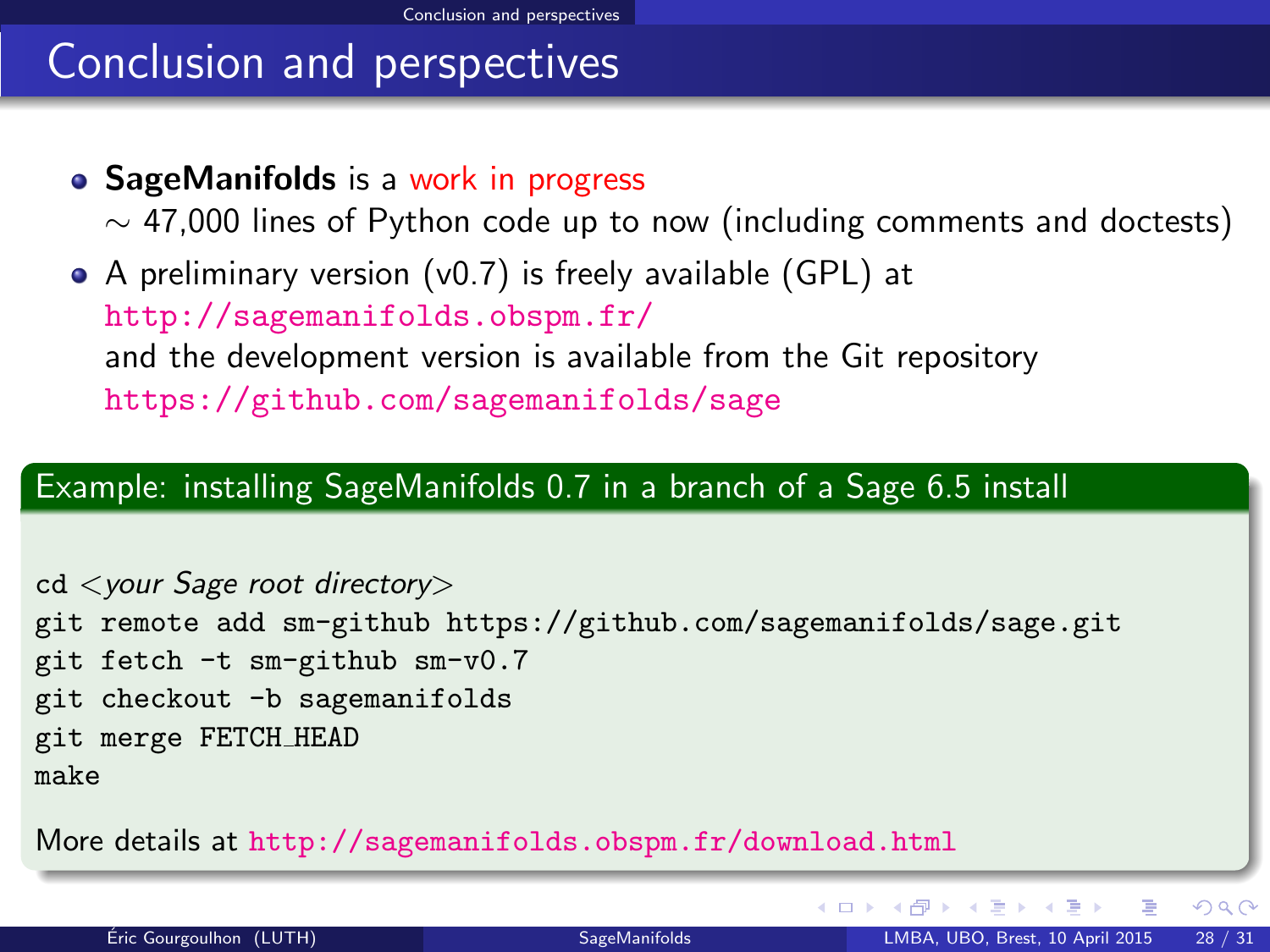### Already present (v0.7):

- maps between manifolds, pullback operator
- submanifolds, pushforward operator
- **e** curves in manifolds
- standard tensor calculus (tensor product, contraction, symmetrization, etc.), even on non-parallelizable manifolds
- all monoterm tensor symmetries
- exterior calculus (wedge product, exterior derivative, Hodge duality)
- **.** Lie derivatives of tensor fields
- affine connections, curvature, torsion
- pseudo-Riemannian metrics, Weyl tensor
- some plotting capabilities (charts, points, curves)

<span id="page-43-0"></span> $\Omega$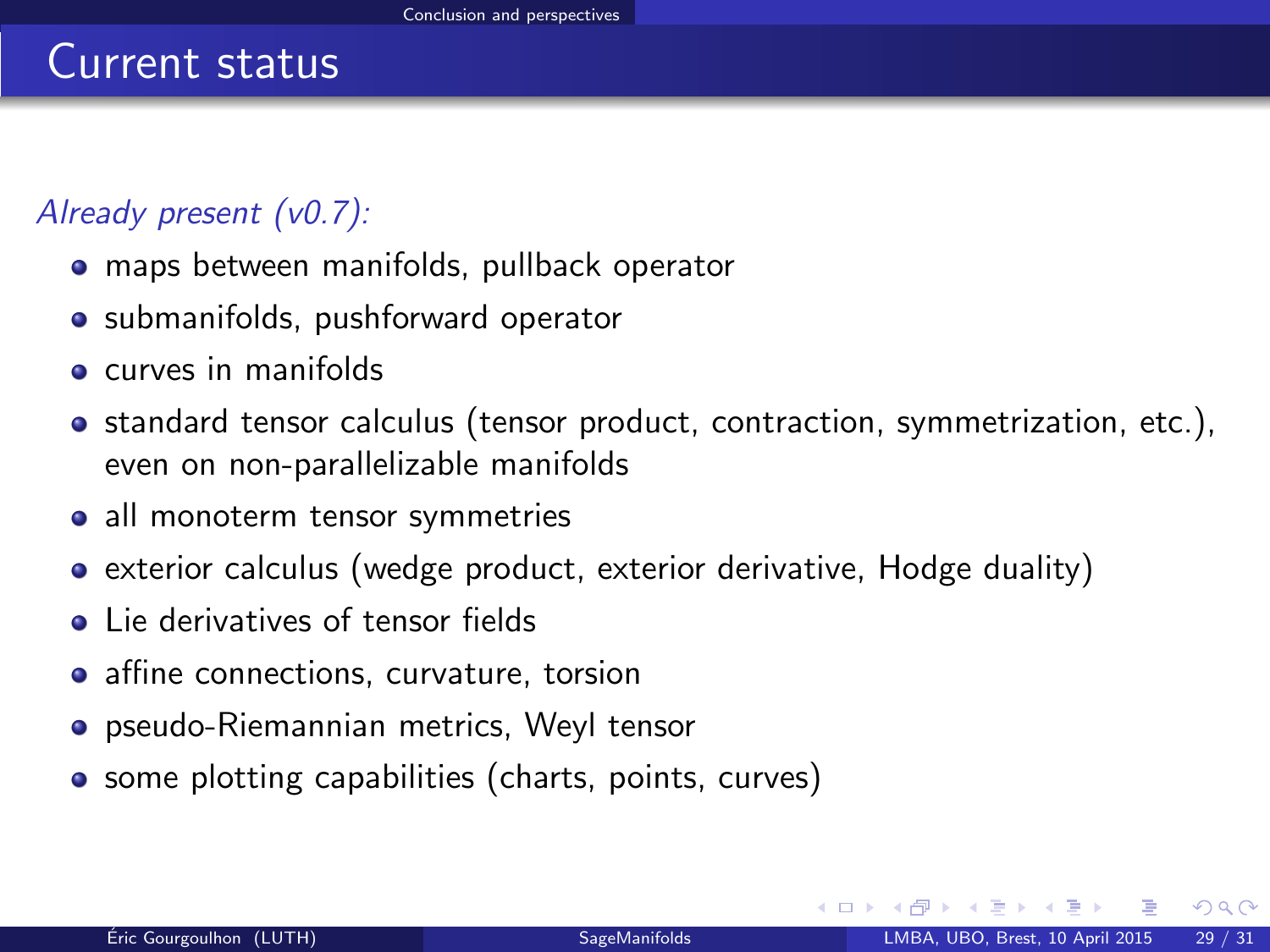#### • In the development version:

- parallelization (on tensor components) of CPU demanding computations, via the Python library multiprocessing
- graphical output for vector fields

<span id="page-44-0"></span> $\Omega$ 

4 0 8 4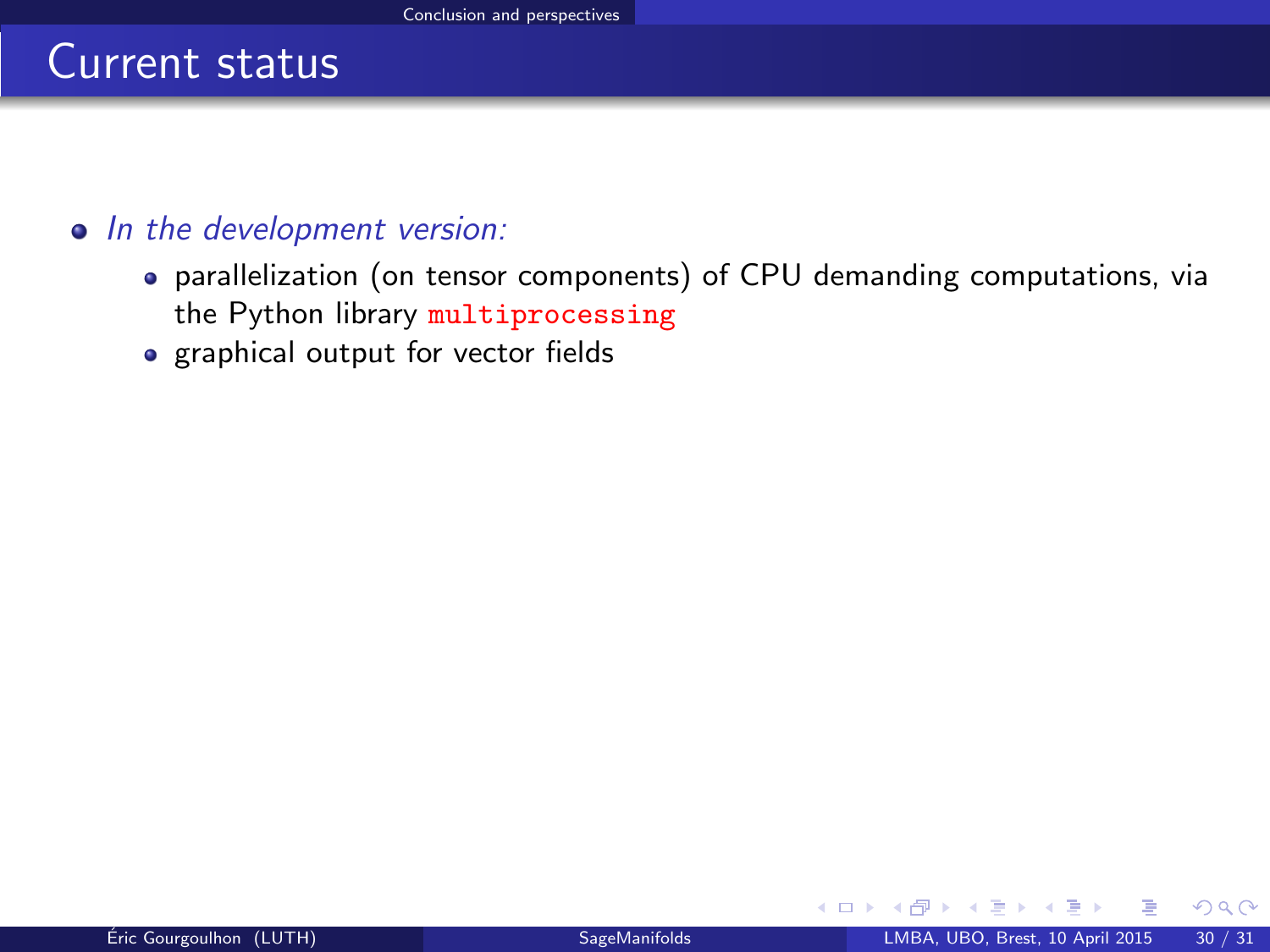#### • In the development version:

- parallelization (on tensor components) of CPU demanding computations, via the Python library multiprocessing
- graphical output for vector fields
- Not implemented yet (but should be soon):
	- extrinsic geometry of pseudo-Riemannian submanifolds
	- computation of geodesics (numerical integration via Sage/GSL or Gyoto)
	- integrals on submanifolds

<span id="page-45-0"></span> $\Omega$ 

**4 ロ 4 伊**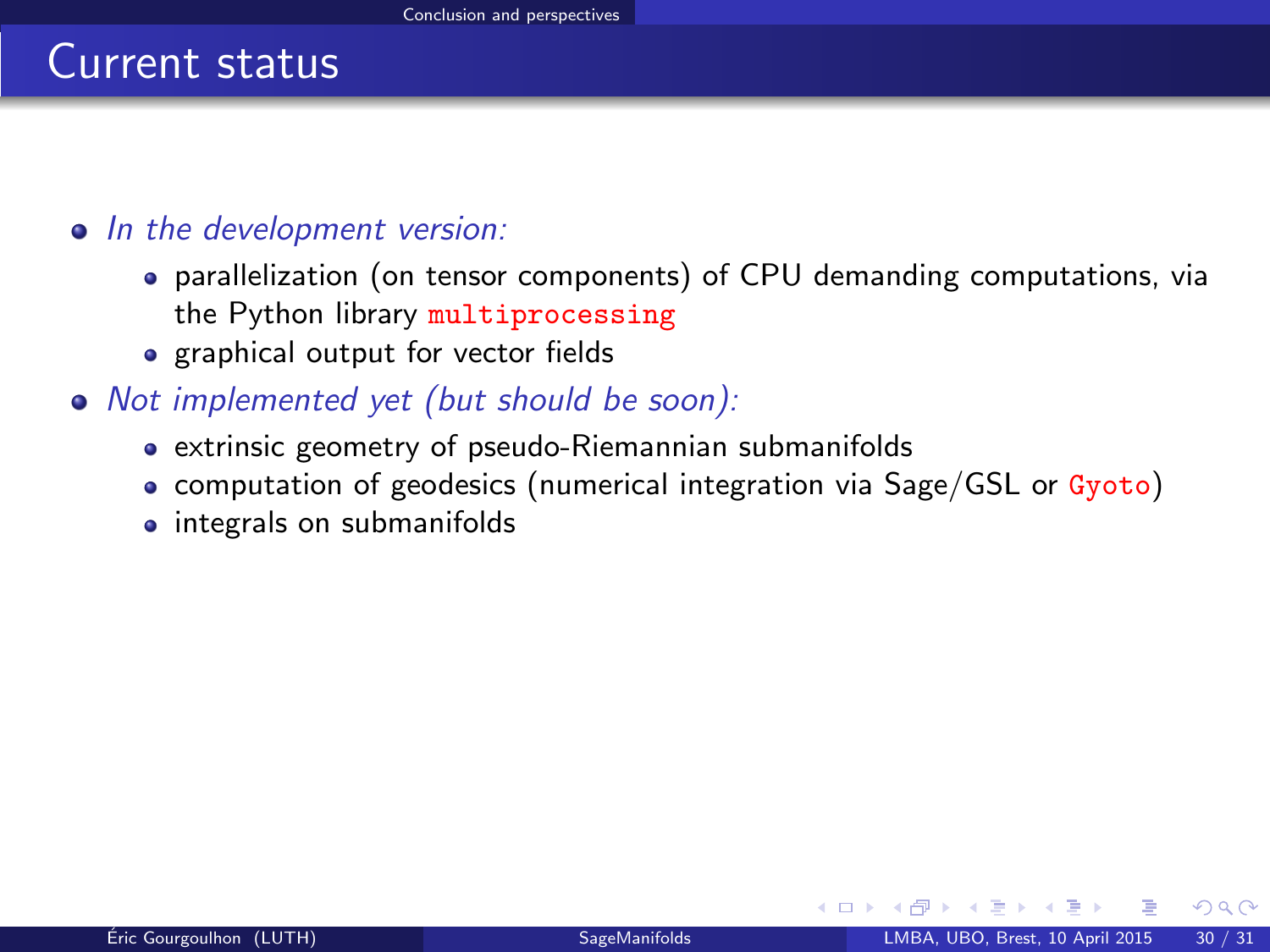#### • In the development version:

- parallelization (on tensor components) of CPU demanding computations, via the Python library multiprocessing
- graphical output for vector fields
- Not implemented yet (but should be soon):
	- extrinsic geometry of pseudo-Riemannian submanifolds
	- computation of geodesics (numerical integration via Sage/GSL or Gyoto)
	- integrals on submanifolds

#### • Future prospects:

- add more graphical outputs
- add more functionalities: symplectic forms, fibre bundles, spinors, variational calculus, etc.
- connection with numerical relativity: using Sage to explore numerically-generated spacetimes

<span id="page-46-0"></span> $\Omega$ 

**K ロ ▶ K 何 ▶ K 手**